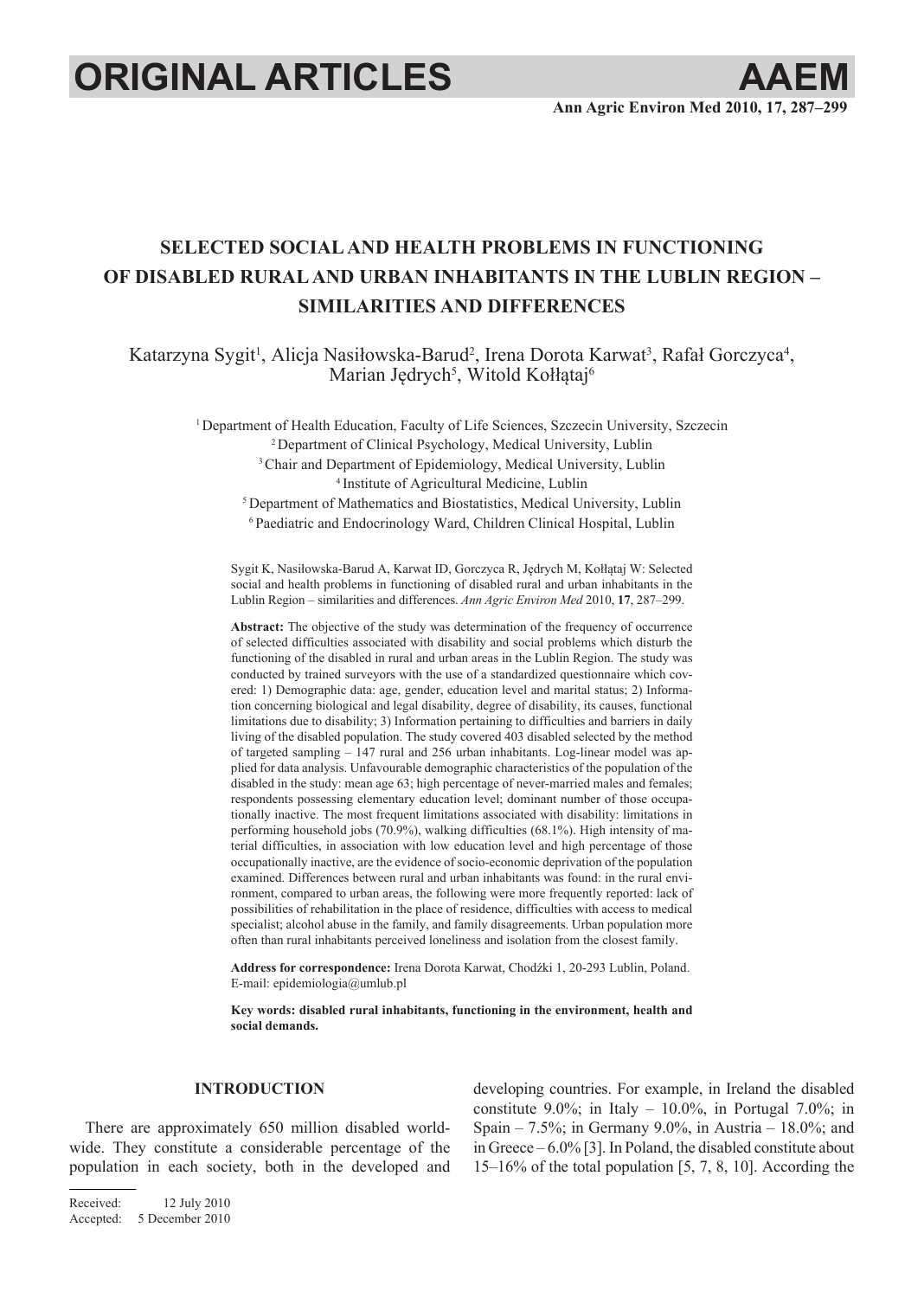2002 National Census, the percentage of the disabled in the total Polish population was 14.3% [9, 13]. The differences between the percentages of the disabled reported by individual countries result from the lack of uniform criteria of evaluation of disability and the lack of a system of registration of this population group in the majority of the countries worldwide.

Also in Poland there is no central register of disabled persons, therefore it is not possible to quote genuine data pertaining to the size of disability. Due to the lack of such a register, which would perform the function of the all-Polish database concerning disability (number of disabled, types and causes of disability, satisfying medical and social needs), the data available are of estimation or local character. These data come from the National Censuses, micro-censuses, and the Studies of Population Economic Activity, which, since 1993, have been conducted quarterly by the Main Statistical Office. The last-mentioned studies concern exclusively the legally disabled, i.e. those who possess the decision by a medical commission concerning invalidity group or degree of disability. The information is also provided by all-Polish studies – rarely carried out due to high costs, as well as studies of a local scope conducted in various regions of the country, conducted primarily by research institutions, including the Institute of Philosophy and Sociology of the National Academy of Sciences in Warsaw, Institute of Agricultural Medicine in Lublin, and medical universities.

The disabled are among the most marginalized social groups [4, 20, 22, 25]. They constantly experience barriers in access to every realm of social life, which are for them a far greater obstacle in social functioning than their functional limitations resulting from the state of health. These barriers more frequently concern rural than urban inhabitants, although within the last two years a levelling up was observed of some differences in the occurrence of health and social hazards in daily functioning of the disabled from both environments, such as exposure to road accidents or accidents at home [2, 5].

#### **METHODS**

**Research instruments.** The studies were conducted with the use of the standardized 'Questionnaire for the Disabled' which covered: 1) Demographic and social data: age, gender, education level, marital status, information concerning sources of maintenance; 2) Data pertaining to disability: information concerning the legal decision about disability, causes of disability, types of limitations due to disability; 3) Information about difficulties and barriers encountered by the disabled in daily living.

The questions contained in the questionnaire were of two types: questions concerning the respondent's opinions and evaluations, and questions about facts. The majority of the items in the questionnaire were of a close-ended type. The surveyors collected information related to the decision concerning the degree and causes of disability, based on

medical records possessed by the disabled or institution where the respondent resided.

**Selection of sample and course of study.** A two-stage sample selection was applied. At the first stage, a list was compiled of nursing facilities, primary health care and specialist care outpatient departments, and hospital wards (in the Lublin Region). From this list, 40 facilities were selected by means of simple sampling. Facilities from which the consent of the manager was obtained were included in the study. At the second stage, the respondents were selected by means of targeted sampling from among patients in individual facilities. Into the study were qualified exclusively the disabled (legally or biologically) capable of participation in the survey, and who expressed their consent to participate. The study was carried out in individual facilities by trained surveyors. Valuable information was collected from the 403 disabled.

**Methods of statistical analyses.** Statistical analyses were performed by means of the SPSS PL, v. 12.

The preliminary phase of the analysis was the transformation of raw variables consisting in joining the detailed values within the frameworks of a few, wider categories. Age was handled in three categories: 1) under 50; 2) 50–64; 3) 65 and over. In addition, categorization covered detailed information concerning the following: sources of maintenance, limitations resulting from disability.

In the analyses of the demographic variables the log-linear model was applied, which is useful for uncovering the potentially complex relationships among the variables in a multiway crosstabulation, and allow the evaluation of the significance of all the potential effects and interactions in the set of categorial variables [21].

Each basic demographic characteristic of the study population: gender, age, place of residence, marital status and education level was compared with the reference population, who were the inhabitants of the Lublin Region or Polish population aged 18 and over; subsequently, the significance of the differences was evaluated. In the study population each demographic variable above mentioned was analyzed in the context of the remaining demographic variables in the log-linear model. Each variable concerning disability was analyzed in a log-linear model, considering the place of residence, gender and age. Table 1 presents statistically significant interactions.

# **Social-demographic characteristics of the study population**

**Gender.** The study covered 403 respondents, including 177 males (44.9%), and 226 females (56.1%). The structure by age did not significantly differ from that for the population of the Lublin Region aged 19 and over in 2008  $(N=1,696,049)$ , where the percentages of males and females were 47.7% and 52.3%, respectively  $(p=0.1)$ .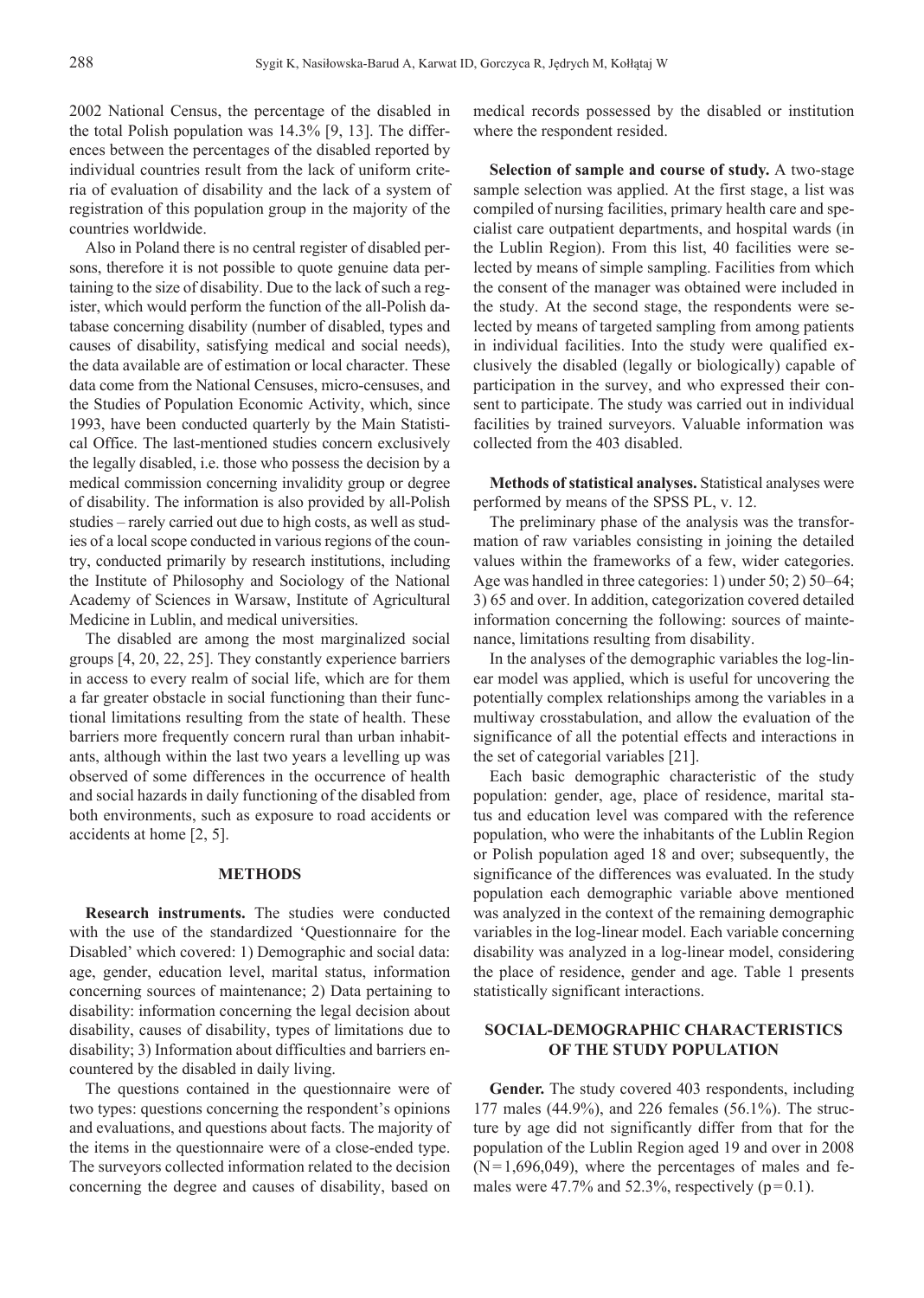In the population examined there were 147 rural and 256 urban inhabitants (36.5% and 63.5%, respectively (Tab. 1). The percentage of rural inhabitants therefore was significantly lower, while that of the urban population higher than that resulting from the structure of the population in the Region ( $p < 0.0001$ ). The percentage contributions of the rural and urban inhabitants in the Lublin Region aged 19 and over are 52.4% and 47.6%, respectively.

In the study population no statistically significant interaction was observed between gender, and age and place of residence. The age structure of males did not differ from that of females, and similarly, no differences were noted between age structure of rural and urban inhabitants.

**Age.** The mean age of the population examined was  $63 \pm 16$ , males –  $61 \pm 16.7$ , and females –  $65 \pm 15.4$  years. Females were older than males ( $p$ <0.05). Nearly a half of respondents – 48.1% were aged 65 and over, those aged 50–64 – 33.5%, while those aged under 50 – only 18.4%. In the population of the Lublin Region the percentage of the above-mentioned groups were in the opposite order: 18.3%, 24.8% and 56.9% (p < 0.0001).

In the population examined a significant interaction was noted between the age structure and respondents' place of residence (Tab. 3, No. 2). Among the rural inhabitants, the percentage of the disabled aged under 50 was nearly twice as high as among the urban population: 23.8% *vs.* 15.2%. In the group aged 50–64, the percentages of the rural and urban disabled population were similar: 32.2% and 34.0%, respectively; whereas the percentage of respondents aged 65 and over was non-significantly higher among the urban inhabitants (43.5% and 50.8%).

**Marital status.** Among the population in the study, the respondents who were married constituted 35.5%, followed by a slightly lower percentage of those widowed 31.8%, never-married – 22.3%, and divorced – 10.4%. In order to

**Table 2.** Marital status.

| Table 1. Population investigated by gender, age and place of residence. |  |
|-------------------------------------------------------------------------|--|
|-------------------------------------------------------------------------|--|

|              |              |     | Total         |             | Rural area    | Urban area  |               |  |
|--------------|--------------|-----|---------------|-------------|---------------|-------------|---------------|--|
|              |              | n   | $\frac{0}{0}$ | $\mathbf n$ | $\frac{0}{0}$ | $\mathbf n$ | $\frac{0}{0}$ |  |
|              | <b>Total</b> | 403 | 100.0         | 147         | 36.5          | 256         | 63.5          |  |
|              | Males        | 177 | 43.9          | 69          | 46.9          | 108         | 42.2          |  |
|              | Females      | 226 | 56.1          | 78          | 53.1          | 148         | 57.8          |  |
|              | < 50         | 74  | 18.4          | 35          | 23.8          | 39          | 15.2          |  |
| <b>Total</b> | $50 - 64$    | 135 | 33.5          | 48          | 32.7          | 87          | 34.0          |  |
|              | 65 and over  | 194 | 48.1          | 64          | 43.5          | 130         | 50.8          |  |
|              | < 50         | 36  | 20.3          | 19          | 27.5          | 17          | 15.7          |  |
| Males        | $50 - 64$    | 64  | 36.2          | 25          | 36.2          | 39          | 36.1          |  |
|              | 65 and over  | 77  | 43.5          | 25          | 36.2          | 52          | 48.1          |  |
|              | < 50         | 38  | 16.8          | 16          | 20.5          | 22          | 14.9          |  |
| Females      | $50 - 64$    | 71  | 31.4          | 23          | 29.5          | 48          | 32.4          |  |
|              | 65 and over  | 117 | 51.8          | 39          | 50.0          | 78          | 52.7          |  |

compare the structure by marital status with the available data from the 2002 National Census for the population of the Lublin Region, the age group 30–59 was distinguished from among the disabled examined. In this group, both among males and females, the number of never married males and females, those divorced, separated and widowed was higher, and a smaller number of those who were married, compared to the reference population  $(p<0.0001)$ .

Significant relationships were observed between marital status and all the remaining demographic variables (Tab. 3, No. 1,  $p < 0.001$ ): gender, age, place of residence, and education level.

Among females, 42.5% were widows, whereas among males there were only 18.1% of widowers. Males were divorced nearly twice as often as females (14.1% *vs.* 7.5%, respectively). Never-married males constituted 27.7%, while never-married females  $-18.1\%$ , the percentage of married males was 40.1% and that of females – 31.9%.

|       | Marital status     |                |               | Gender |               |                |               |             | Total         |                |               |             |               |
|-------|--------------------|----------------|---------------|--------|---------------|----------------|---------------|-------------|---------------|----------------|---------------|-------------|---------------|
|       |                    |                | males         |        | females       |                | < 50          |             | $50 - 64$     |                | 65 and over   |             |               |
|       |                    | n              | $\frac{0}{0}$ | n      | $\frac{0}{0}$ | $\mathbf n$    | $\frac{0}{0}$ | $\mathbf n$ | $\frac{0}{0}$ | $\mathbf n$    | $\frac{0}{0}$ | $\mathbf n$ | $\frac{0}{0}$ |
|       | never-married      | 49             | 27.7          | 41     | 18.1          | 39             | 52.7          | 28          | 20.7          | 23             | 11.9          | 90          | 22.3          |
| Total | married            | 71             | 40.1          | 72     | 31.9          | 21             | 28.4          | 65          | 48.1          | 57             | 29.4          | 143         | 35.5          |
|       | divorced/separated | 25             | 14.1          | 17     | 7.5           | 5              | 6.8           | 21          | 15.6          | 16             | 8.2           | 42          | 10.4          |
|       | widowed            | 32             | 18.1          | 96     | 42.5          | 9              | 12.2          | 21          | 15.6          | 98             | 50.5          | 128         | 31.8          |
|       | never-married      | 22             | 31.9          | 9      | 11.5          | 21             | 60.0          | 8           | 16.7          | $\overline{2}$ | 3.1           | 31          | 21.1          |
| area  | married            | 33             | 47.8          | 34     | 43.6          | 11             | 31.4          | 21          | 43.8          | 35             | 54.7          | 67          | 45.6          |
| Rural | divorced/separated | $\overline{2}$ | 2.9           | 3      | 3.8           |                | 2.9           | 3           | 6.3           |                | 1.6           | 5           | 3.4           |
|       | widowed            | 12             | 17.4          | 32     | 41.0          | $\overline{2}$ | 5.7           | 16          | 33.3          | 26             | 40.6          | 44          | 29.9          |
|       | never-married      | 27             | 25.0          | 32     | 21.6          | 18             | 46.2          | 20          | 23.0          | 21             | 16.2          | 59          | 23.0          |
| area  | married            | 38             | 35.2          | 38     | 25.7          | 10             | 25.6          | 44          | 50.6          | 22             | 16.9          | 76          | 29.7          |
| Urban | divorced/separated | 23             | 21.3          | 14     | 9.5           | $\overline{4}$ | 10.3          | 18          | 20.7          | 15             | 11.5          | 37          | 14.5          |
|       | widowed            | 20             | 18.5          | 64     | 43.2          | $\tau$         | 17.9          | 5           | 5.7           | 72             | 55.4          | 84          | 32.8          |
|       |                    |                |               |        |               |                |               |             |               |                |               |             |               |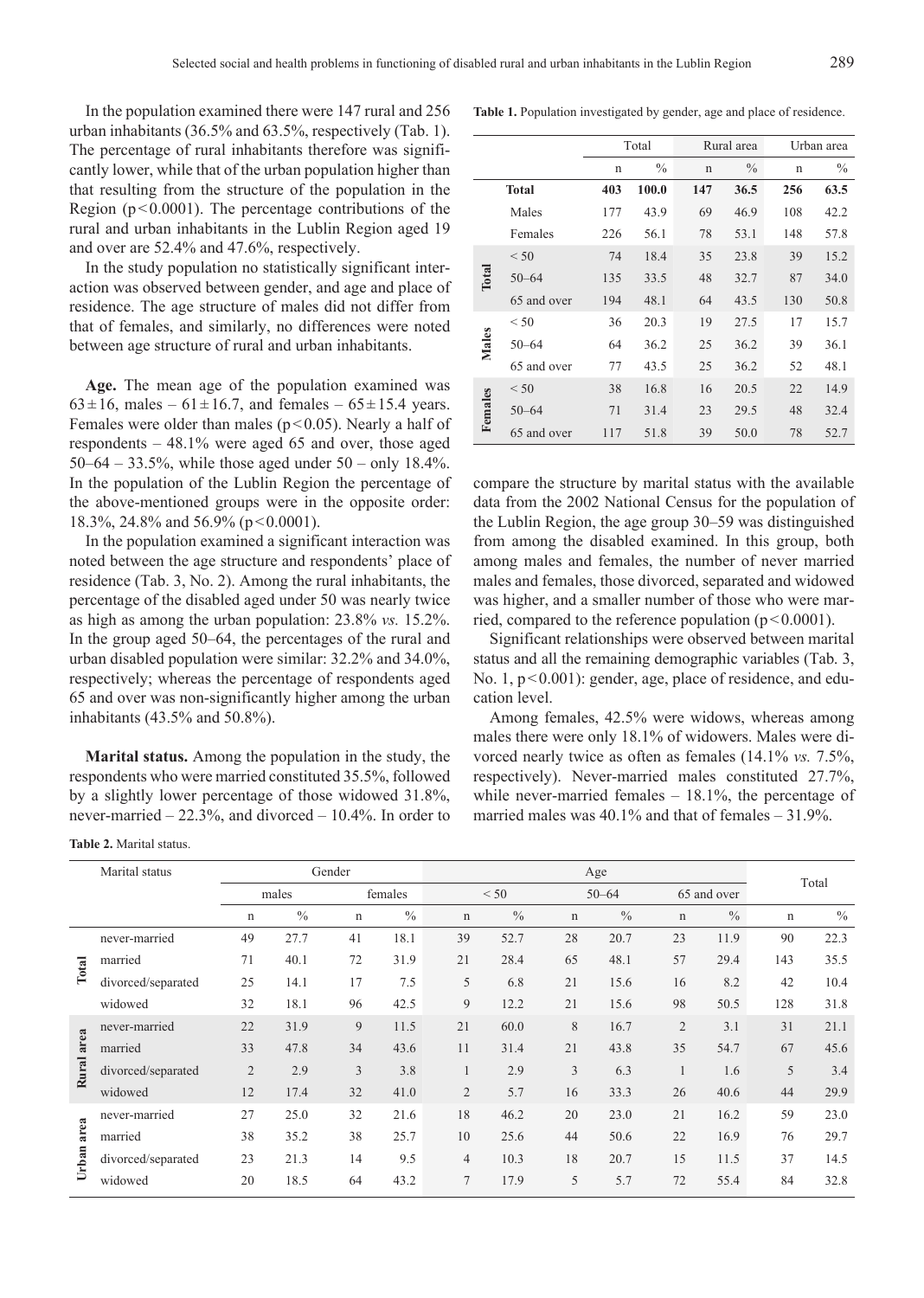| No.            | Design                       | <b>Effect Name</b>                                        | DF                                                        | Partial<br>Chi-square      | Probability                |
|----------------|------------------------------|-----------------------------------------------------------|-----------------------------------------------------------|----------------------------|----------------------------|
| $\mathbf{1}$   | Resid*Sex*Age3*Marit         | Resid*Age3*Marit<br>Resid*Marit                           | 6<br>3                                                    | 41,680<br>21,460           | 0.0001<br>0.0001           |
|                |                              | Sex*Marit<br>Age3*Marit                                   | 3<br>6                                                    | 27,889<br>89,961           | 0.0001<br>0.0001           |
| $\overline{c}$ | Resid*Sex*Age3*Edu           | Resid*Age3<br>Resid*Edu                                   | $\overline{c}$<br>3                                       | 11,032                     | 0.004<br>0.0001            |
|                |                              | Sex*Edu<br>Age3*Edu                                       | 3<br>6                                                    | 31,323<br>11,171<br>61,792 | 0.01<br>0.0001             |
| 3              | Resid*Age3*Edu*Marit         | Age3*Edu*Marit<br>Edu*Marit                               | 18<br>9                                                   | 39,644<br>33,898           | 0.0023<br>0.0001           |
| 4              | Resid*Sex*Edu*Marit          | Resid*Sex*Marit<br>Sex*Edu*Marit                          | 3<br>9                                                    | 8,388<br>33,710            | 0.0386<br>0.0001           |
| 5              | Resid*Sex*Age3*LegalDis      | Resid*LegalDis                                            | $\mathbf{1}$                                              | 3,959                      | 0.0466                     |
| 6              | Resid*Sex*Age3*CausDis       | Sex*CausDis<br>Age <sup>3*</sup> CausDis                  | 2<br>$\overline{4}$                                       | 12,176<br>49,242           | 0.0023<br>0.0001           |
| 7              | Resid*Sex*Age3*nRepLimit     | Sex*nRepLimit                                             | 1                                                         | 4,249                      | 0.0393                     |
| 8              | Resid*Sex*Age3*DiffWalk      | Age3*DiffWalk                                             | $\mathfrak{2}$                                            | 10,673                     | 0.0048                     |
| 9              | Resid*Sex*Age3*LimimitOccAct | Resid*Sex*LimimitOccAct                                   | $\mathbf{1}$                                              | 8,446                      | 0.0037                     |
|                |                              | Resid*LimimitOccAct<br>Sex*LimimitOccAct                  | $\mathbf{1}$<br>$\mathbf{1}$                              | 7,442<br>10,150            | 0.0064<br>0.0014           |
| 10             | Resid*Sex*Age3*LimimitRel    | Age3* LimimitRel                                          | 2                                                         | 8,599                      | 0.0136                     |
| 11             | Resid*Sex*Age3*HDisord       | Sex*Age3* HDisord<br>Age3* HDisord                        | $\overline{\mathbf{c}}$<br>$\mathfrak{2}$                 | 10,262<br>9,346            | 0.0059<br>0.0093           |
| 12             | Resid*Sex*Age3*Lone          | Sex*Age3* Lone<br>Resid* Lone<br>Age3* Lone               | $\overline{\mathbf{c}}$<br>$\mathbf{1}$<br>$\overline{c}$ | 6,438<br>10,138<br>15,857  | 0.0400<br>0.0015<br>0.0004 |
| 13             | Resid*Sex*Age3*InfConFam     | Resid*Age3*InfConFam<br>Resid*InfConFam<br>Age3*InfConFam | $\overline{\mathbf{c}}$<br>$\mathbf{1}$<br>$\overline{c}$ | 6,032<br>24,555<br>6,136   | 0.0490<br>0.0000<br>0.0465 |
| 14             | Resid*Sex*Age3*CareDis       | Age3*CareDis                                              | 2                                                         | 17,577                     | 0.0002                     |
| 15             | Resid*Sex*Age3*RehEqProbl    | Age3*RehEqProbl                                           | $\mathfrak{2}$                                            | 7,053                      | 0.0294                     |
| 16             | Resid*Sex*Age3*LackEmp       | Sex*LackEmp<br>Age3*LackEmp                               | $\mathbf{1}$<br>$\mathfrak{2}$                            | 5,218<br>47,146            | 0.0224<br>0.0000           |
| 17             | Resid*Sex*Age3*LackReh       | Resid*LackReh<br>Age3*LackReh                             | 1<br>2                                                    | 21,673<br>25,651           | 0.0000<br>0.0000           |
| 18             | Resid*Sex*Age3*Alkohol       | Resid*Alkohol                                             | 1                                                         | 5,106                      | 0.0238                     |
| 19             | Resid*Sex*Age3*FamDiagr      | Resid*FamDiagr                                            | 1                                                         | 5,583                      | 0.0181                     |
| 20             | Resid*Sex*Age3*DiffOffce     | Resid*DiffOffice<br>Age3*DiffOffice                       | $\mathbf{1}$<br>2                                         | 9,204<br>10,604            | 0.0024<br>0.0050           |
| 21             | Resid*Sex*Age3*DiffMSpec     | Resid*DiffMSpec                                           | 1                                                         | 7,755                      | 0.0054                     |
| 22             | Resid*Sex*Age3*DiffNurse     | Sex*DiffNurse                                             | $\mathbf{1}$                                              | 4,075                      | 0.0435                     |
| 23             | Resid*Sex*Age3*DiffSocWork   | Age3*DiffNurse<br>Age3*DiffSocWork                        | $\sqrt{2}$<br>$\mathbf{2}$                                | 12,757<br>24,624           | 0.0017<br>0.0000           |

<sup>a</sup>The Table reports the significance of each of the individual k-way effects; <sup>b</sup>The Table omits insignificant interactions, and significant interactions repeated in two or more different models; Age3 – age (3-categorial); Alcohol – alcohol abuse by a family member; CareDis – necessity of caring for a disabled person; CausDis – cause of disability; DiffMSpec – difficult access to medical specialist; DiffNurse – difficult access to environmental nurse; DiffOffice – difficulties in settling office matters; DiffSocWork – difficult access to services from social worker; DiffWalk – difficulties with walking; Edu – education level; FamDiagr – family disagreements; Sex – gender; HDisord – health disorders; InfConFam – too infrequent contacts with the family; LackEmp – lack of employment adjusted to disability; LackReh – lack of possibilities of rehabilitation at place of residence; LegalDis – legal disability; LimimitOccAct – limitations in occupational activity or household jobs; LimimitRel – limitations in interpersonal relations; Lone – loneliness; Marit – marital status; nRepLimit – did not report limitations; RehEqProbl – problems with provision of rehabilitation equipment; Resid – place of residence.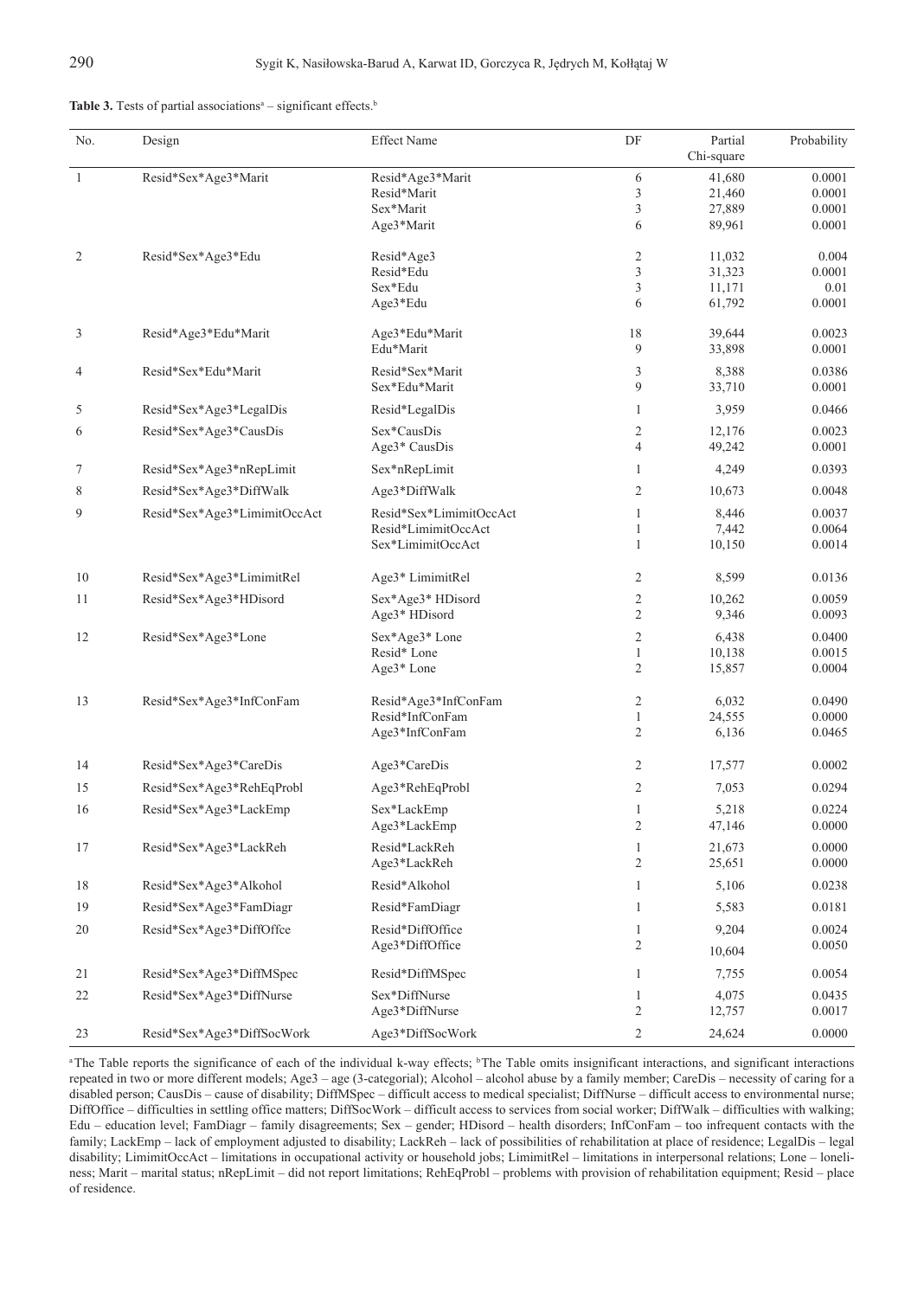|            | <b>Education</b> level | Gender<br>Age  |       |             |               |             |               |             |               | Total          |               |             |               |
|------------|------------------------|----------------|-------|-------------|---------------|-------------|---------------|-------------|---------------|----------------|---------------|-------------|---------------|
|            |                        |                | males |             | females       |             | < 50          |             | $50 - 64$     |                | 65 and over   |             |               |
|            |                        | $\mathbf n$    | $\%$  | $\mathbf n$ | $\frac{0}{0}$ | $\mathbf n$ | $\frac{0}{0}$ | $\mathbf n$ | $\frac{0}{0}$ | $\mathbf n$    | $\frac{0}{0}$ | $\mathbf n$ | $\frac{0}{0}$ |
|            | elementary             | 67             | 37.9  | 109         | 48.2          | 17          | 23.0          | 40          | 29.6          | 119            | 61.3          | 176         | 43.7          |
| Total      | elementary vocational  | 40             | 22.6  | 22          | 9.7           | 18          | 24.3          | 27          | 20.0          | 17             | 8.8           | 62          | 15.4          |
|            | secondary              | 49             | 27.7  | 65          | 28.8          | 25          | 33.8          | 42          | 31.1          | 47             | 24.2          | 114         | 28.3          |
|            | university             | 21             | 11.9  | 30          | 13.3          | 14          | 18.9          | 26          | 19.3          | 11             | 5.7           | 51          | 12.7          |
|            | elementary             | 32             | 46.4  | 49          | 62.8          | 10          | 28.6          | 22          | 45.8          | 49             | 76.6          | 81          | 55.1          |
| area       | elementary vocational  | 17             | 24.6  | 12          | 15.4          | 12          | 34.3          | 10          | 20.8          | 7              | 10.9          | 29          | 19.7          |
| Rural      | secondary              | 16             | 23.2  | 11          | 14.1          | 8           | 22.9          | 13          | 27.1          | 6              | 9.4           | 27          | 18.4          |
|            | university             | $\overline{4}$ | 5.8   | 6           | 7.7           | 5           | 14.3          | 3           | 6.3           | $\overline{2}$ | 3.1           | 10          | 6.8           |
|            | elementary             | 35             | 32.4  | 60          | 40.5          | $\tau$      | 17.9          | 18          | 20.7          | 70             | 53.8          | 95          | 37.1          |
| Urban area | elementary vocational  | 23             | 21.3  | 10          | 6.8           | 6           | 15.4          | 17          | 19.5          | 10             | 7.7           | 33          | 12.9          |
|            | secondary              | 33             | 30.6  | 54          | 36.5          | 17          | 43.6          | 29          | 33.3          | 41             | 31.5          | 87          | 34.0          |
|            | university             | 17             | 15.7  | 24          | 16.2          | 9           | 23.1          | 23          | 26.4          | 9              | 6.9           | 41          | 16.0          |

In each of the three age groups a different marital status category dominated with respect to numbers, while the category dominant in an individual age group was clearly less numerous, compared to the remaining groups. The majority of respondents – as many as 52.7% aged under 50 – were nevermarried. In the subsequent older age groups the percentages of never married males and females were 20.7% and 11.9%. In the group aged 50–64 the largest number of the disabled were married  $-48.1\%$ , the percentages in the youngest and the oldest age groups were approximately 30% each. Among the respondents aged 65 and over those widowed constituted 50.5%, while the percentages in the younger age groups were 12.2% (aged under 50) and 15.6% (aged 50–64).

Among the rural, compared to urban population, the largest number of respondents were married (45.6% *vs.* 29.7%), whereas the percentage of those divorced was three-fold lower (3.4% *vs.* 14.4%). Similar percentages of never-married respondents were noted in both groups (21.2% and 23.0%, respectively), and of those widowed (30.1% *vs.* 32, 7%). It is noteworthy that among the rural population the most numerous group were those who were married, while among the urban inhabitants – those who were widowed (Tab. 2).

**Education level.** In the population examined the largest group were respondents who possessed an elementary education level (43.7%), followed by those who had secondary school education 28.3%, elementary vocational 15.4%, and university education level – 12.7%. Percentages of respondents possessing elementary education among the disabled rural inhabitants examined were higher than in the rural population in Poland ( $p < 0.01$ ). Similarly, the urban population in the study more frequently possessed elementary education, compared to the urban population in Poland  $(p<0.00001)$ .

Significant relationships were observed between education level and gender, age, place of residence, and, as described above, marital status (Tab. 3, No. 2, 3).

Males possessed elementary vocational education level more than twice as often as females  $-22.6$  and 9.7%, respectively ( $p < 0.05$ ). Nearly 40% of males and 50% of females had an elementary education level, whereas secondary school education – 28% of males and 29% of females, and university education – 12% and 13%, respectively.

The structure of education of respondents aged under 50 years, and those aged 50–64, was similar, while those aged 65 and over differed from the two above-mentioned groups. Among the latter, 61% had an elementary education level, which in the first two groups was possessed by 23% and 30% of respondents, respectively. In the oldest age group, 9% of respondents possessed elementary vocational education, while in the younger groups – 24% and 20%, respectively. Among the oldest respondents, 6% possessed university education level, whereas in the younger groups – approximately 19% each  $(p<0.001)$ .

More than a half of the rural inhabitants had an elementary education level, and the percentages of respondents who had the remaining levels of education were lower, the higher the education level. Among the urban population, the percentages of the disabled with elementary and secondary school education were similar – 37.0% and 34.2%. Rural inhabitants were worse educated, compared to the urban population. Those with secondary school and university education level constituted only one fourth, while urban inhabitants – more than a half ( $p < 0.001$ ) (Tab. 4).

**Sources of maintenance.** In the population examined, the most frequent source of maintenance was disability benefit (36.0%), followed by retirement pension (28.8%), and agricultural health benefit (12.7%). The percentages of the disabled who maintained themselves from non-agricultural sources and a mixed category: non-earned sources of maintenance and maintained by others were similar – 9.7% and 8.9%. Those working in agriculture constituted only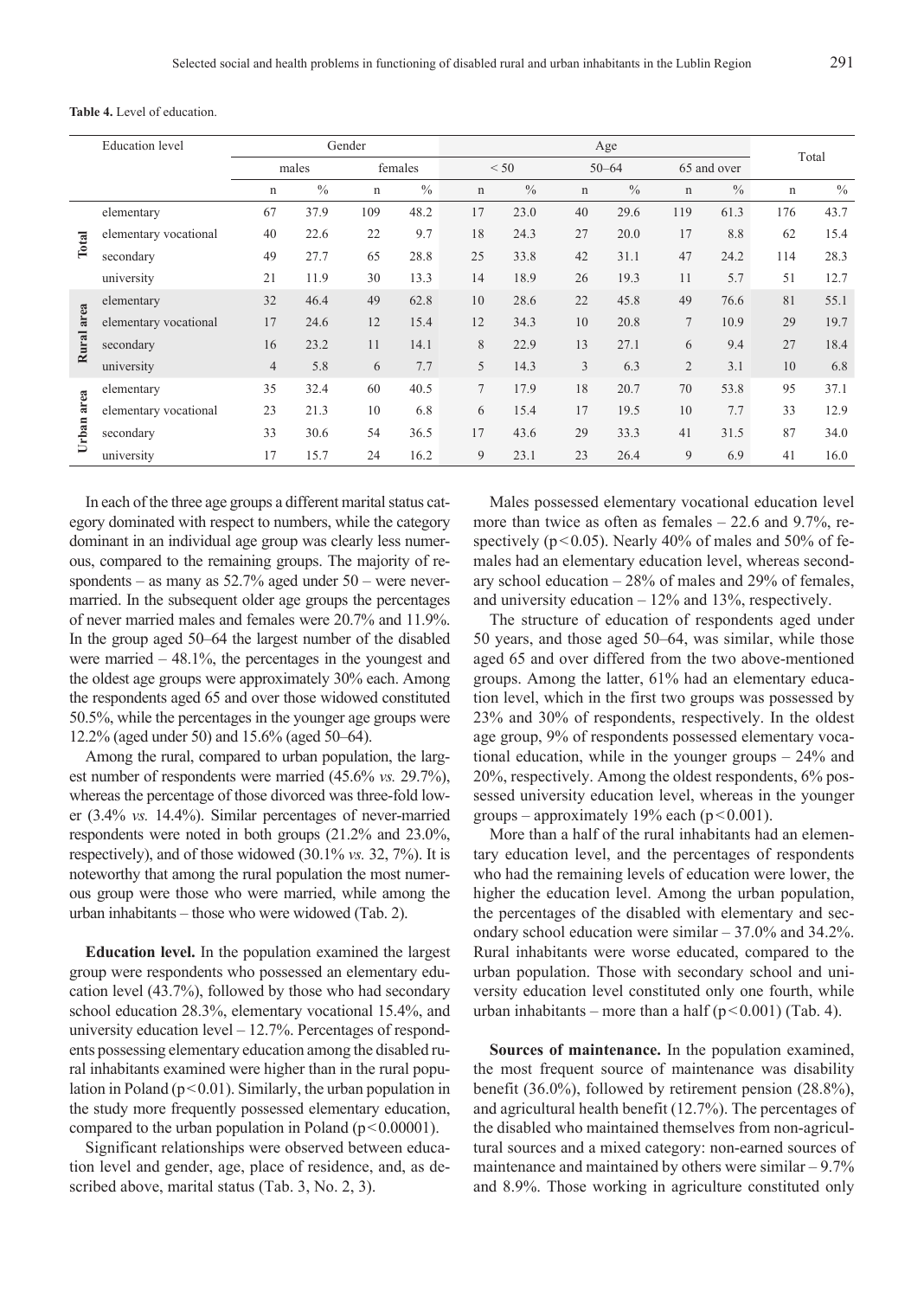#### **Table 5.** Source of maintenance.

|            | Source of maintenance                   |                | Gender        |             |               | Age            |               |                |               |                |               |             | Total         |
|------------|-----------------------------------------|----------------|---------------|-------------|---------------|----------------|---------------|----------------|---------------|----------------|---------------|-------------|---------------|
|            |                                         |                | males         |             | females       |                | < 50          |                | $50 - 64$     |                | 65 and over   |             |               |
|            |                                         | n              | $\frac{0}{0}$ | $\mathbf n$ | $\frac{0}{0}$ | $\mathbf n$    | $\frac{0}{0}$ | $\mathbf n$    | $\frac{0}{0}$ | $\mathbf n$    | $\frac{0}{0}$ | $\mathbf n$ | $\frac{0}{0}$ |
|            | agricultural work                       | $\tau$         | 4.0           | 9           | 4.0           | 5              | 6.8           | 11             | 8.1           | $\overline{0}$ | 0.0           | 16          | 4.0           |
|            | non-agricultural work                   | 18             | 10.2          | 21          | 9.3           | 22             | 29.7          | 16             | 11.9          | 1              | 0.5           | 39          | 9.7           |
| Total      | agricultural health benefit             | 18             | 10.2          | 33          | 14.6          | $\mathbf{1}$   | 1.4           | 10             | 7.4           | 40             | 20.6          | 51          | 12.7          |
|            | retirement pension                      | 45             | 25.4          | 71          | 31.4          | $\mathbf{1}$   | 1.4           | 25             | 18.5          | 90             | 46.4          | 116         | 28.8          |
|            | disability benefit                      | 69             | 39.0          | 76          | 33.6          | 33             | 44.6          | 61             | 45.2          | 51             | 26.3          | 145         | 36.0          |
|            | non-earned sources/maintained by others | 20             | 11.3          | 16          | 7.1           | 12             | 16.2          | 12             | 8.9           | 12             | 6.2           | 36          | 8.9           |
|            | agricultural work                       | $\overline{7}$ | 10.1          | 9           | 11.5          | 5              | 14.3          | 11             | 22.9          | $\overline{0}$ | 0.0           | 16          | 10.9          |
|            | non-agricultural work                   | 6              | 8.7           | 3           | 3.8           | $\overline{7}$ | 20.0          | 1              | 2.1           | 1              | 1.6           | 9           | 6.1           |
|            | agricultural health benefit             | 12             | 17.4          | 26          | 33.3          |                | 2.9           | 9              | 18.8          | 28             | 43.8          | 38          | 25.9          |
| Rural area | retirement pension                      | 10             | 14.5          | 16          | 20.5          | $\Omega$       | 0.0           | $\overline{7}$ | 14.6          | 19             | 29.7          | 26          | 17.7          |
|            | disability benefit                      | 28             | 40.6          | 19          | 24.4          | 17             | 48.6          | 16             | 33.3          | 14             | 21.9          | 47          | 32.0          |
|            | non-earned sources/maintained by others | 6              | 8.7           | 5           | 6.4           | 5              | 14.3          | $\overline{4}$ | 8.3           | $\overline{2}$ | 3.1           | 11          | 7.5           |
|            | non-agricultural work                   | 12             | 11.1          | 18          | 12.2          | 15             | 38.5          | 15             | 17.2          | $\theta$       | 0.0           | 30          | 11.7          |
|            | agricultural health benefit             | 6              | 5.6           | 7           | 4.7           | $\mathbf{0}$   | 0.0           | 1              | 1.1           | 12             | 9.2           | 13          | 5.1           |
| Urban area | retirement pension                      | 35             | 32.4          | 55          | 37.2          | $\mathbf{1}$   | 2.6           | 18             | 20.7          | 71             | 54.6          | 90          | 35.2          |
|            | disability benefit                      | 41             | 38.0          | 57          | 38.5          | 16             | 41.0          | 45             | 51.7          | 37             | 28.5          | 98          | 38.3          |
|            | non-earned sources/maintained by others | 14             | 13.0          | 11          | 7.4           | $\overline{7}$ | 17.9          | 8              | 9.2           | 10             | 7.7           | 25          | 9.8           |

4.0% of the total population, whereas in the subpopulation of the rural inhabitants this percentage was 10.9%. Retirement pension and disability benefit were more frequent sources of maintenance among urban than rural population (35.2%; 38.3% *vs.* 17.7%; 32.0%) (Tab. 5).

Among the disabled rural inhabitants, males significantly more often maintained themselves from disability benefit ( $p < 0.05$ ), while females – from agricultural health benefit ( $p < 0.05$ ).

### **Disability and its causes**

**Decision concerning disability, categories of disability.** The population in the study consisted of two subpopulations: respondents who had a decision concerning an invalidity group or degree of disability (legally disabled), and those who had no such legal decision, but satisfied the criteria of disability (biologically disabled). Among the total population examined 66.7% of respondents possessed a legal decision concerning disability. The percentages of the decisions concerning disability differed according to the place of residence, and did not significantly depend on age and gender of the disabled examined (Tab. 3, No. 5).

Among the rural population, the disabled who had the decision constituted 60.5%, whereas among the urban inhabitants – 70.3% (p < 0.05).

The percentages of those legally disabled were: 68.9% among males and 65.0% among females. Among males and females living in the rural areas these percentages were 61% and 60%, respectively; while among urban inhabitants – 74% and 68%, respectively. In individual age groups starting with the youngest age group, the percentages of those legally disabled were 64%, 70% and 66%. Among rural inhabitants, in the subsequent age groups – 57%, 56% and 66%, while among the urban population 69%, 77% and 66% of those legally disabled (Tab. 6).

**Degree of disability.** In the total population in the study, respondents with the first, second and third degree of disability constituted  $12\%$ ,  $38\%$  and  $50\%$ , respectively – a half of them possessed the decision confirming the highest degree of disability.

The structure of disability did not significantly depend on gender, age and the respondents' place of residence. Percentage contributions of the disabled with individual disability degrees among males and females, people of various ages living in rural and urban areas did not significantly differ from the above-quoted values.

**Causes of disability.** In the population examined, the prevailing cause of disability confirmed in 78.9% of respondents was a disease, followed by injury, which was the cause of disability in 17.3% of respondents, while the less frequent causes were congenital defects noted in 3.8% of the population in the study.

The structure of causes of disability changed according to gender  $(p<0.01)$  and age  $(p<0.001)$ , and was independent of place of residence (Tab. 3, No. 6).

Among males, injuries constituted 24.8% of causes of disability, more than twice as frequently as among females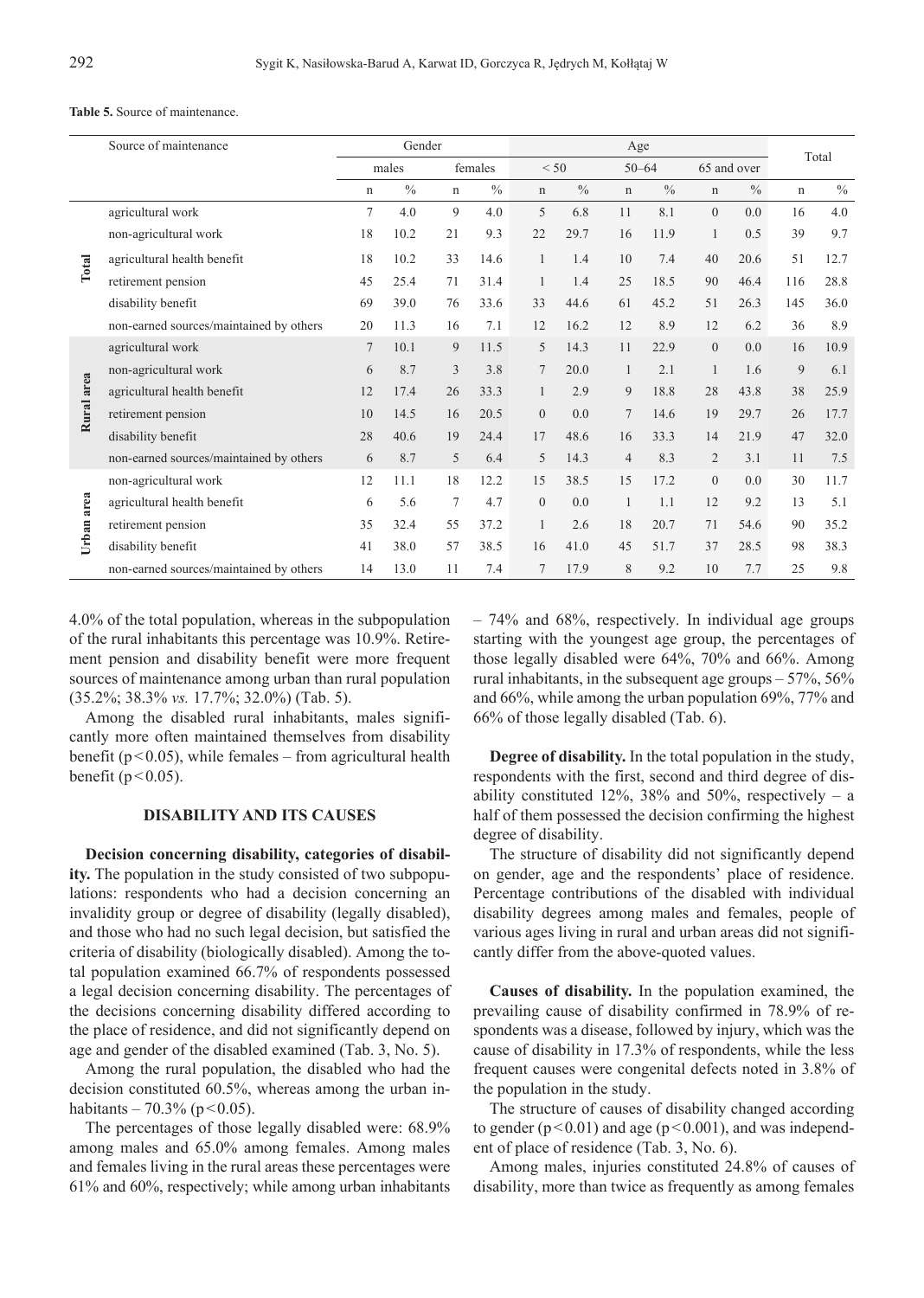**Table 6.** Legal disability.

|            | Legal disability     |             |       | Gender      |         | Age            |               |             |           |             |               | Total       |      |
|------------|----------------------|-------------|-------|-------------|---------|----------------|---------------|-------------|-----------|-------------|---------------|-------------|------|
|            |                      |             | males |             | females |                | < 50          |             | $50 - 64$ |             | 65 and over   |             |      |
|            |                      | $\mathbf n$ | $\%$  | $\mathbf n$ | $\%$    | $\mathbf n$    | $\frac{0}{0}$ | $\mathbf n$ | $\%$      | $\mathbf n$ | $\frac{0}{0}$ | $\mathbf n$ | $\%$ |
|            | Legal disability     |             |       |             |         |                |               |             |           |             |               |             |      |
|            | No                   | 55          | 31.1  | 79          | 35.0    | 27             | 36.5          | 41          | 30.4      | 66          | 34.0          | 134         | 33.3 |
|            | Yes                  | 122         | 68.9  | 147         | 65.0    | 47             | 63.5          | 94          | 69.6      | 128         | 66.0          | 269         | 66.7 |
| Total      | Degree of disability |             |       |             |         |                |               |             |           |             |               |             |      |
|            | light $(III)$        | 11          | 9.0   | 18          | 12.2    | $\overline{4}$ | 8.5           | 9           | 9.6       | 16          | 12.5          | 29          | 10.8 |
|            | moderate (II)        | 48          | 39.3  | 45          | 30.6    | 19             | 40.4          | 33          | 35.1      | 41          | 32.0          | 93          | 34.6 |
|            | considerable (I)     | 63          | 51.6  | 84          | 57.1    | 24             | 51.1          | 52          | 55.3      | 71          | 55.5          | 147         | 54.6 |
|            | Legal disability     |             |       |             |         |                |               |             |           |             |               |             |      |
|            | No                   | 27          | 39.1  | 31          | 39.7    | 15             | 42.9          | 21          | 43.8      | 22          | 34.4          | 58          | 39.5 |
|            | Yes                  | 42          | 60.9  | 47          | 60.3    | 20             | 57.1          | 27          | 56.3      | 42          | 65.6          | 89          | 60.5 |
| Rural area | Degree of disability |             |       |             |         |                |               |             |           |             |               |             |      |
|            | light (III)          | 5           | 11.9  | 6           | 12.8    | 3              | 15.0          | 3           | 11.1      | 5           | 11.9          | 11          | 12.4 |
|            | moderate (II)        | 16          | 38.1  | 18          | 38.3    | 8              | 40.0          | 9           | 33.3      | 17          | 40.5          | 34          | 38.2 |
|            | considerable (I)     | 21          | 50.0  | 23          | 48.9    | 9              | 45.0          | 15          | 55.6      | 20          | 47.6          | 44          | 49.4 |
|            | Legal disability     |             |       |             |         |                |               |             |           |             |               |             |      |
|            | No                   | 28          | 25.9  | 48          | 32.4    | 12             | 30.8          | 20          | 23.0      | 44          | 33.8          | 76          | 29.7 |
|            | Yes                  | 80          | 74.1  | 100         | 67.6    | 27             | 69.2          | 67          | 77.0      | 86          | 66.2          | 180         | 70.3 |
| Urban area | Degree of disability |             |       |             |         |                |               |             |           |             |               |             |      |
|            | light (III)          | 6           | 7.5   | 12          | 12.0    | $\mathbf{1}$   | 3.7           | 6           | 9.0       | 11          | 12.8          | 18          | 10.0 |
|            | moderate (II)        | 32          | 40.0  | 27          | 27.0    | 11             | 40.7          | 24          | 35.8      | 24          | 27.9          | 59          | 32.8 |
|            | considerable (I)     | 42          | 52.5  | 61          | 61.0    | 15             | 55.6          | 37          | 55.2      | 51          | 59.3          | 103         | 57.2 |

– 11.2%. For 70.9% of males and 85.4% of females a disease was the cause of disability. The percentages of congenital defects lying at the background of disability were similar in both genders  $-4.2\%$  and 3.4%, respectively.

In the age group under 50, a disease was the cause of disability in 47.9% of respondents. In the two subsequent older groups it was reported by 83.5% and 88.2% of respondents. Accident or injury were the causes of disability in 40.8% of the disabled aged under 50, and over three times more rarely in the older groups, where these causes were found in 12.4% and 11.2% of the disabled. In the group aged under 50, a congenital defect was the cause of disability in 11.3% of respondents, followed by those aged  $50-64$  – five disabled  $(4.1\%)$ , and the age group 65 and over – one disabled (Tab. 7).

The percentages of individual causes of disability among rural and urban inhabitants according to gender and age did not significantly differ from the percentage structure of the total population examined.

**Limitations due to disability.** The respondents most frequently mentioned the limitations concerning household jobs and/or occupational activity (70.9%). The subsequent troublesome limitations were difficulties with walking  $(68.1\%)$ , while 51.4% of the disabled in the study experienced limitations in interpersonal relationships; health disorders, mainly in the form of pain, were reported by 11.6% of the total number, while 6.8% complained of limitations in independence.

Males reported the lack of limitations in functioning twice as often as females:  $14.9\%$  and  $8.1\%$  (p < 0.05; Tab. 3, No. 7). No significant statistical differences were observed in the frequency of limitations in functioning according to age and place of residence.

The intensification of walking difficulties depended on the respondents' age, but was not significantly related to their place of residence and gender. These difficulties were reported by 76.0% of the disabled aged 65 and over, whereas the younger age groups more rarely complained of these limitations: at the age under  $50 - 58.9\%$ ,  $50-64$  $-61.5\%$  (p < 0.01; Tab. 3, No. 8).

Rural inhabitants more frequently experienced limitations in occupational activity or performing household jobs, compared to the urban population: 78.6% *vs.* 66.7%, respectively. At the same time, the differences between rural and urban areas concerned mainly females; 91.8% of females living in rural areas complained of the above-mentioned limitations, compared to 69.6% of urban inhabitants. These difficulties were experienced by 64.2% of rural males and slightly less  $-62.6\%$  of males living in the urban areas (p<0.01; Tab. 3, No. 9). Limitations in interpersonal relations were troublesome for 60.3% of the disabled aged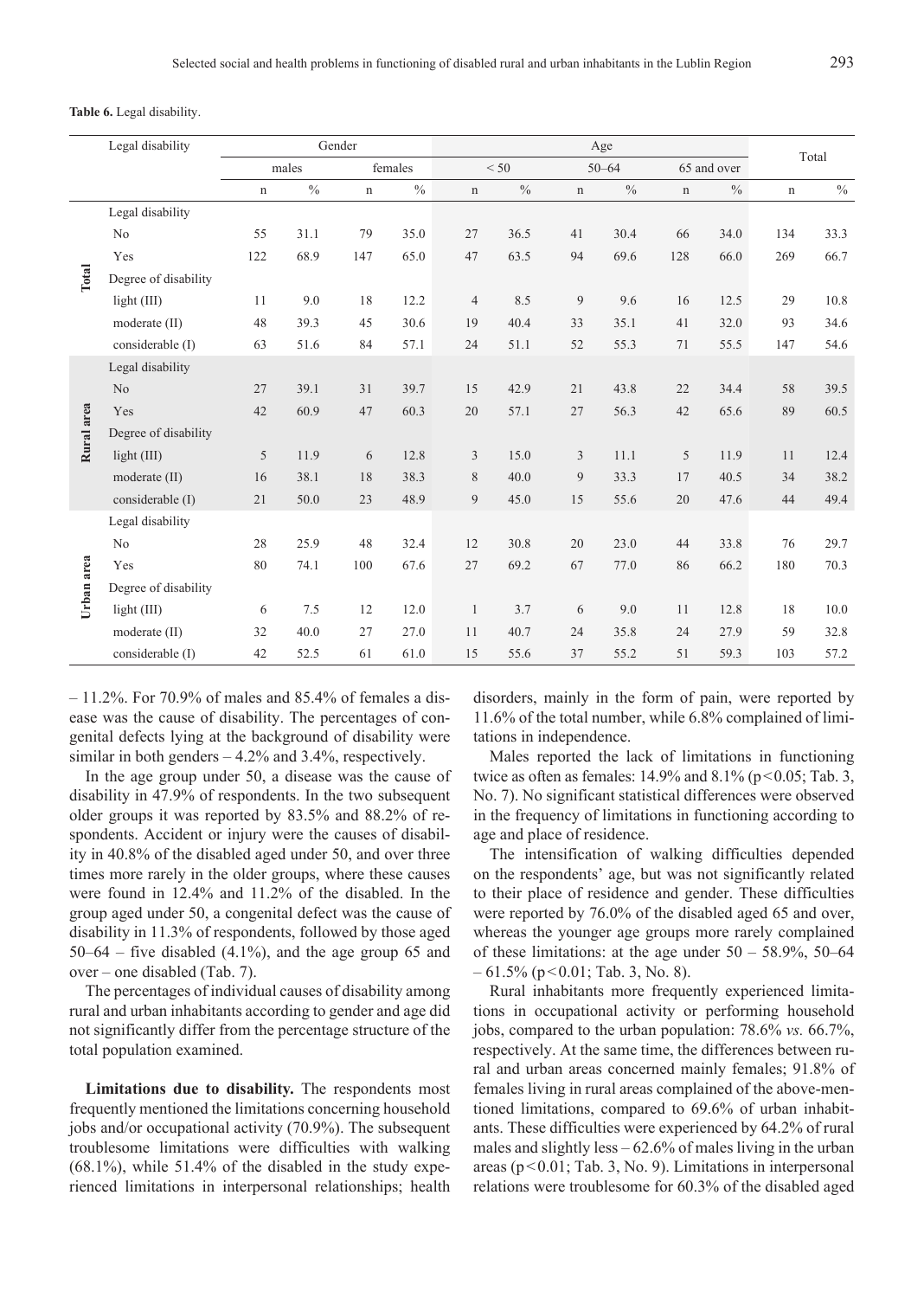| Cause of disability |                |       | Gender         |         |             | Total         |                |               |                  |             |     |               |
|---------------------|----------------|-------|----------------|---------|-------------|---------------|----------------|---------------|------------------|-------------|-----|---------------|
|                     |                | males |                | females |             | < 50          |                | $50 - 64$     |                  | 65 and over |     |               |
|                     | n              | $\%$  | n              | $\%$    | $\mathbf n$ | $\frac{0}{0}$ | $\mathbf n$    | $\frac{0}{0}$ | n                | $\%$        | n   | $\frac{0}{0}$ |
| <b>Total</b>        |                |       |                |         |             |               |                |               |                  |             |     |               |
| disease             | 117            | 70.9  | 175            | 85.4    | 34          | 47.9          | 101            | 83.5          | 157              | 88.2        | 292 | 78.9          |
| injury              | 41             | 24.8  | 23             | 11.2    | 29          | 40.8          | 15             | 12.4          | 20               | 11.2        | 64  | 17.3          |
| congenital defect   | 7              | 4.2   | 7              | 3.4     | 8           | 11.3          | 5              | 4.1           | 1                | 0.6         | 14  | 3.8           |
| <b>Rural</b> area   |                |       |                |         |             |               |                |               |                  |             |     |               |
| disease             | 42             | 66.7  | 62             | 87.3    | 17          | 51.5          | 36             | 85.7          | 51               | 86.4        | 104 | 77.6          |
| injury              | 18             | 28.6  | $\overline{7}$ | 9.9     | 13          | 39.4          | $\overline{4}$ | 9.5           | 8                | 13.6        | 25  | 18.7          |
| congenital defect   | $\overline{3}$ | 4.8   | $\overline{2}$ | 2.8     | 3           | 9.1           | $\overline{2}$ | 4.8           | $\boldsymbol{0}$ | 0.0         | 5   | 3.7           |
| Urban area          |                |       |                |         |             |               |                |               |                  |             |     |               |
| disease             | 75             | 73.5  | 113            | 84.3    | 17          | 44.7          | 65             | 82.3          | 106              | 89.1        | 188 | 79.7          |
| injury              | 23             | 22.5  | 16             | 11.9    | 16          | 42.1          | 11             | 13.9          | 12               | 10.1        | 39  | 16.5          |
| congenital defect   | 4              | 3.9   | 5              | 3.7     | 5           | 13.2          | 3              | 3.8           | 1                | 0.8         | 9   | 3.8           |

**Table 7.** Causes of disability.

under 50, while older age groups reported these difficulties more rarely: in the group aged 50–64 – 41.5%, and 65 and over  $-54.7\%$  (p  $\leq 0.05$ ; Tab. 3, No. 10). The frequency of the perceived limitations in interpersonal relations did not significantly change according to gender and place of residence.

Complaints due to health disorders were less frequent among the respondents aged 65 and over, mentioned by 6.8% of the disabled in this group. In the youngest age group, health disorders were experienced by 13.7% of respondents, whereas among those aged 50–64 – 17.7% (Tab. 8). The frequency of health disorders in individual aged groups was different among males and females. These disorders were indicated by only one male in the age group under 50, 24.5% in the age group 50–64, and by seven males (10.4%) in the group aged 65 and over. Among females aged under 50 health disorders were reported by 28.1%, in the group aged  $50-64 - 15.4$ %, and among those aged 65 and over – 6 females, i.e.  $5.7\%$  (p < 0.01; Tab. 3, No. 11).

**Difficulties and barriers in daily living.** The respondents marked the problems which concerned them on the list covering 16 problems in the form of various difficulties and barriers of everyday living. According to frequency, material difficulties occupied the first position on this list, and were mentioned by 80% of respondents, followed by – lack of possibilities of rehabilitation at place of residence  $(56.1\%)$ , and – loneliness  $(51.4\%)$ . These three problems concerned more than a half of the respondents in the study. The subsequent three problems reported by over 40% of the respondents were as follows: Too infrequent contacts with the family (49.6%), difficulties in settling bureaucratic matters (47.9%), and difficult access to medical specialist (47.6%).

The problems experienced with a similar frequency by the disabled, irrespective of their gender, age and place of residence, were: material difficulties, material dependence on others, lack of care by relatives and friends, and negative attitude of surroundings towards disability.

The intensity of eight problems varied according to place of residence, rural or urban. Urban inhabitants more often than rural disabled complained of loneliness: 57.8% and 40.1%, respectively  $(p<0.01,$  Tab. 3, No. 12) and too infrequent contacts with the family: 59.4% and 32.7%, respectively  $(p<0.0001,$  Tab. 3, No. 13). In turn, for the rural population, a considerably more frequent barrier than for urban inhabitants was the lack of possibilities of rehabilitation at place of residence: 70.7% and 47.7%, respectively  $(p<0.0001,$  Tab. 3, No. 17), as well as difficult access to medical specialist:  $56.5\%$  and  $42.6\%$ , respectively ( $p<0.01$ , Tab. 3, No. 21). The former twice as often as urban inhabitants complained of: alcohol abuse by a family member  $-20.4\%$  and 12.5%, respectively (p<0.05, Tab. 3, No. 18), and also family disagreements – 40.1% and 29.7%, respectively (p<0.05, Tab. 3, No. 19). Rural more often than urban inhabitants had difficulties in settling bureaucratic matters  $-57.8\%$  and 42.2%, respectively (p<0.01, Tab. 3, No. 20).

The intensification of nine difficulties and barriers significantly varied according to age. The problem of loneliness increased from the younger to the older age groups; in the group aged under 50 this problem was reported by 39.2% of the disabled examined, among those aged 50–  $64 - by 43.0\%$ , while at the age of 65 and over  $-61.9\%$  $(p<0.001,$  Tab. 3, No. 12). In the group aged 65, 56.7% of respondents complained of too infrequent contacts with the family, compared to 43.2% and 43.0% in younger age groups ( $p < 0.05$ , Tab. 3, No. 13). The necessity of caring for a disabled person concerned primarily the disabled aged under  $50 - 24.3\%$ , followed by those aged  $50-64$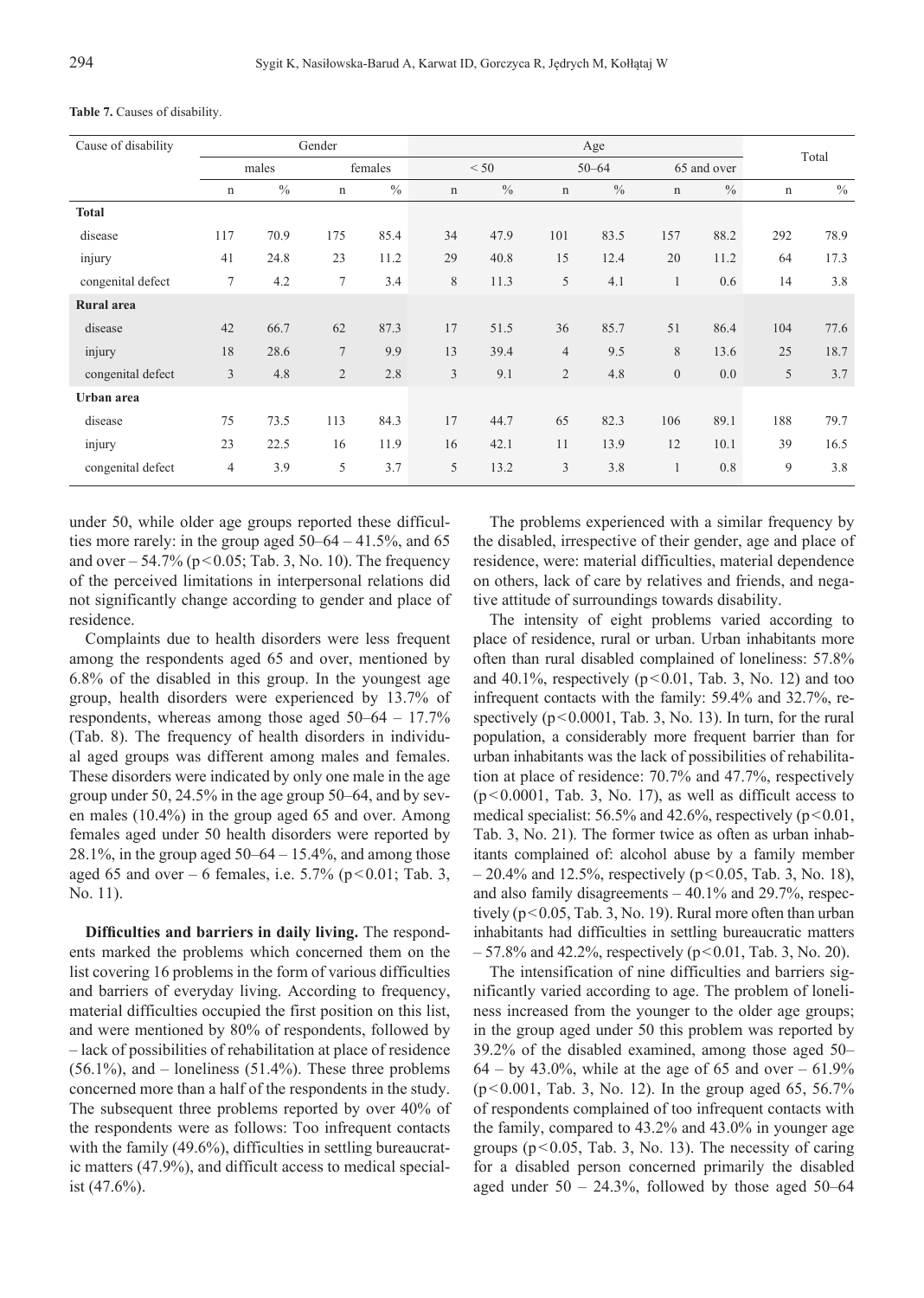**Table 8.** Limitations in functioning resulting from disability.

| Limitations in functioning resulting from disability   | Gender      |       |                |         | Age            |      |                |               |             |               | Total |               |
|--------------------------------------------------------|-------------|-------|----------------|---------|----------------|------|----------------|---------------|-------------|---------------|-------|---------------|
|                                                        |             | males |                | females |                | < 50 |                | $50 - 64$     |             | 65 and over   |       |               |
|                                                        | $\mathbf n$ | $\%$  | $\mathbf n$    | $\%$    | $\mathbf n$    | $\%$ | $\mathbf n$    | $\frac{0}{0}$ | $\mathbf n$ | $\frac{0}{0}$ | n     | $\frac{0}{0}$ |
| <b>Total</b>                                           |             |       |                |         |                |      |                |               |             |               |       |               |
| did not report limitations                             | 26          | 14.9  | 18             | 8.1     | 13             | 17.8 | 12             | 9.2           | 19          | 9.9           | 44    | 11.1          |
| limitations in occupational activity or household jobs | 110         | 63.2  | 170            | 76.9    | 52             | 71.2 | 94             | 72.3          | 134         | 69.8          | 280   | 70.9          |
| difficulties with walking                              | 115         | 66.1  | 154            | 69.7    | 43             | 58.9 | 80             | 61.5          | 146         | 76.0          | 269   | 68.1          |
| limitations in interpersonal relations                 | 89          | 51.1  | 114            | 51.6    | 44             | 60.3 | 54             | 41.5          | 105         | 54.7          | 203   | 51.4          |
| health disorders                                       | 21          | 12.1  | 25             | 11.3    | 10             | 13.7 | 23             | 17.7          | 13          | 6.8           | 46    | 11.6          |
| limitations of independence                            | 12          | 6.9   | 15             | 6.8     | 5              | 6.8  | 10             | 7.7           | 12          | 6.3           | 27    | 6.8           |
| <b>Rural</b> area                                      |             |       |                |         |                |      |                |               |             |               |       |               |
| did not report limitations                             | 12          | 17.9  | $\overline{4}$ | 5.5     | 7              | 20.6 | $\overline{4}$ | 9.3           | 5           | 7.9           | 16    | 11.4          |
| limitations in occupational activity or household jobs | 43          | 64.2  | 67             | 91.8    | 24             | 70.6 | 35             | 81.4          | 51          | 81.0          | 110   | 78.6          |
| difficulties with walking                              | 44          | 65.7  | 50             | 68.5    | 18             | 52.9 | 27             | 62.8          | 49          | 77.8          | 94    | 67.1          |
| limitations in interpersonal relations                 | 32          | 47.8  | 36             | 49.3    | 17             | 50.0 | 16             | 37.2          | 35          | 55.6          | 68    | 48.6          |
| health disorders                                       | 9           | 13.4  | 10             | 13.7    | 5              | 14.7 | 9              | 20.9          | 5           | 7.9           | 19    | 13.6          |
| limitations of independence                            | 6           | 9.0   | 3              | 4.1     | $\overline{2}$ | 5.9  | 3              | 7.0           | 4           | 6.3           | 9     | 6.4           |
| Urban area                                             |             |       |                |         |                |      |                |               |             |               |       |               |
| did not report limitations                             | 14          | 13.1  | 14             | 9.5     | 6              | 15.4 | 8              | 9.2           | 14          | 10.9          | 28    | 11.0          |
| difficulties with walking                              | 71          | 66.4  | 104            | 70.3    | 25             | 64.1 | 53             | 60.9          | 97          | 75.2          | 175   | 68.6          |
| limitations in occupational activity or household jobs | 67          | 62.6  | 103            | 69.6    | 28             | 71.8 | 59             | 67.8          | 83          | 64.3          | 170   | 66.7          |
| limitations in interpersonal relations                 | 57          | 53.3  | 78             | 52.7    | 27             | 69.2 | 38             | 43.7          | 70          | 54.3          | 135   | 52.9          |
| health disorders                                       | 12          | 11.2  | 15             | 10.1    | 5              | 12.8 | 14             | 16.1          | 8           | 6.2           | 27    | 10.6          |
| limitations of independence                            | 6           | 5.6   | 12             | 8.1     | 3              | 7.7  | 7              | 8.0           | 8           | 6.2           | 18    | 7.1           |

– 20.7%, and to a considerably smaller degree the group aged 65 and over  $-7.7\%$  (p < 0.0001, Tab. 3, No. 14). The intensification of problems with the provision of rehabilitation equipment decreased with age. In the subsequent age groups these difficulties were mentioned by 18.9%, 10.4% and 6.7% of respondents, respectively  $(p<0.0001,$ Tab. 3, No. 15). The problem of the Lack of employment adjusted to disability, was less frequently undertaken in the subsequent age groups: 44.6%, 24.4% and 6.7%, respectively (p<0.0001, Tab. 3, No. 16). The problem of lack of possibilities of rehabilitation at the place of residence occurred with lower intensity in the group aged 65 and over  $-43.8\%$ , compared to those aged under  $50 - 77.0\%$ , and 50–65 – 62.2% (p<0.0001, Tab. 3, No. 17). Difficulties in settling bureaucratic matters were indicated with a similar frequency by the respondents aged under  $50 - 58.1\%$  and 50–64 – 54.8, while it was less frequently mentioned by the disabled aged 65 and over  $-$  39.2% (p < 0.01, Tab. 3, No. 20). Among respondents aged 65, a smaller percentage – 20.6% reported difficult access to an environmental nurse, compared to the age groups under 50 and 50–64  $-36.5\%$  and 36.3%, respectively (p<0.01, Tab. 3, No. 22). Similarly, difficult access to services from a social worker was mentioned by 14.9% of disabled aged 65 and over, whereas in the age groups under 50 and 50–64 – 35.1% and 37.0% of respondents ( $p < 0.0001$ , Tab. 3, No. 23).

Three types of problems of various intensity concerned both males and females. Loneliness was differently perceived by males and females at various ages ( $p$  < 0.05, Tab. 3, No. 12). The percentages of males in the subsequent age groups who experienced loneliness were: 50.0%, 42.2%, and 55.8%, respectively, i.e. they differed only slightly. However, among females, the percentages of those experiencing loneliness increased in the subsequent age groups – 28.9%, 43.7% and 65.8%, respectively. Males mentioned lack of employment adjusted to disability more frequently than females  $-25.4\%$  and 15.0%, respectively  $(p<0.05,$  Tab. 3, No. 16). The difficult access to environmental nurse ( $p < 0.05$ , Tab. 3, No. 22) was reported by 32.3% of females, and 24.3% of males (Tab. 9, Tab. 10).

#### **DISCUSSION**

The percentage of the disabled in Poland (16%) is presumably underestimated. All-Polish studies by the Main Statistical Office (1996) and the Institute of Agricultural Medicine show that the disabled living in rural areas constitute 20.1%– 22.9% of the population [12, 17]. According to the data contained in the 'Programme of actions on behalf of the disabled inhabitants in the city of Lublin in 2008–2013', the Lublin Region is the area of the greatest intensity of disablement in Poland. Here, the disabled constitute 18.6% [14, 24].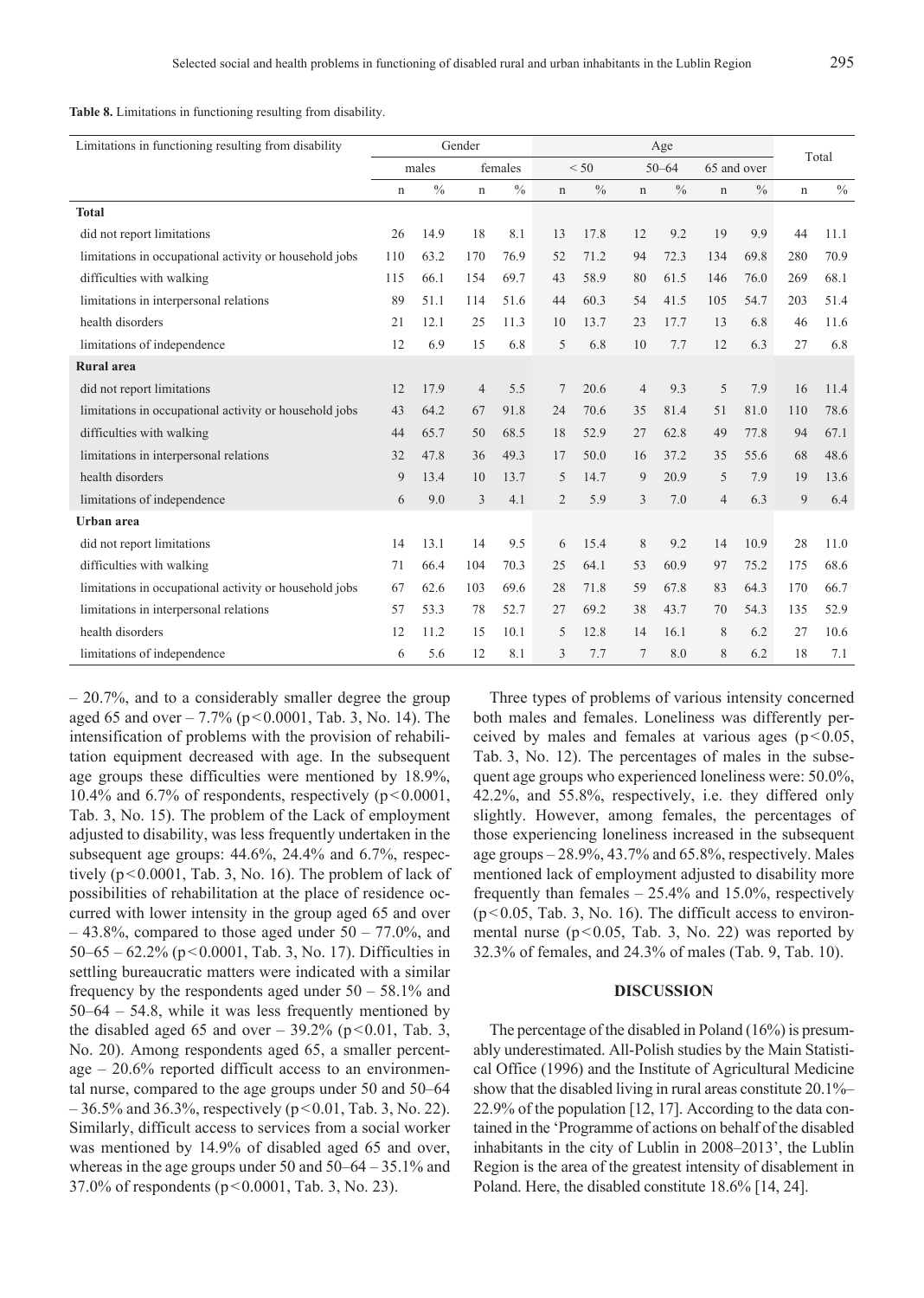**Table 9.** Difficulties and barriers in everyday life by gender.

|            | Difficulties                                                  |             | Males |         | Females |             | Total |
|------------|---------------------------------------------------------------|-------------|-------|---------|---------|-------------|-------|
|            |                                                               | $\mathbf n$ | $\%$  | $\bf n$ | $\%$    | $\mathbf n$ | $\%$  |
|            | Material difficulties                                         | 136         | 76.8  | 189     | 83.6    | 325         | 80.6  |
|            | Lack of possibilities of rehabilitation at place of residence | 96          | 54.2  | 130     | 57.5    | 226         | 56.1  |
|            | Loneliness                                                    | 88          | 49.7  | 119     | 52.7    | 207         | 51.4  |
|            | Too infrequent contacts with the family                       | 84          | 47.5  | 116     | 51.3    | 200         | 49.6  |
|            | Difficulties in settling office matters                       | 81          | 45.8  | 112     | 49.6    | 193         | 47.9  |
|            | Difficult access to medical specialist                        | 76          | 42.9  | 116     | 51.3    | 192         | 47.6  |
|            | Negative attitude of surroundings towards disability          | 73          | 41.2  | 87      | 38.5    | 160         | 39.7  |
| Total      | Lack of care by relatives and friends                         | 64          | 36.2  | 83      | 36.7    | 147         | 36.5  |
|            | Material dependence on others                                 | 57          | 32.2  | 87      | 38.5    | 144         | 35.7  |
|            | Family disagreements                                          | 59          | 33.3  | 76      | 33.6    | 135         | 33.5  |
|            | Difficult access to environmental nurse                       | 43          | 24.3  | 73      | 32.3    | 116         | 28.8  |
|            | Difficult access to services from social worker               | 42          | 23.7  | 63      | 27.9    | 105         | 26.1  |
|            | Lack of employment adjusted to disability                     | 45          | 25.4  | 34      | 15.0    | 79          | 19.6  |
|            | Alcohol abuse by a family member                              | 21          | 11.9  | 41      | 18.1    | 62          | 15.4  |
|            | Necessity of caring for a disabled person                     | 23          | 13.0  | 38      | 16.8    | 61          | 15.1  |
|            | Problems with provision of rehabilitation equipment           | 18          | 10.2  | 23      | 10.2    | 41          | 10.2  |
|            | Material difficulties                                         | 55          | 79.7  | 69      | 88.5    | 124         | 84.4  |
|            | Lack of possibilities of rehabilitation at place of residence | 47          | 68.1  | 57      | 73.1    | 104         | 70.7  |
|            | Difficulties in settling office matters                       | 39          | 56.5  | 46      | 59.0    | 85          | 57.8  |
|            | Difficult access to medical specialist                        | 37          | 53.6  | 46      | 59.0    | 83          | 56.5  |
|            | Loneliness                                                    | 29          | 42.0  | 30      | 38.5    | 59          | 40.1  |
|            | Family disagreements                                          | 23          | 33.3  | 36      | 46.2    | 59          | 40.1  |
|            | Negative attitude of surroundings towards disability          | 28          | 40.6  | 29      | 37.2    | 57          | 38.8  |
| Rural area | Too infrequent contacts with the family                       | 25          | 36.2  | 23      | 29.5    | 48          | 32.7  |
|            | Difficult access to environmental nurse                       | 21          | 30.4  | 27      | 34.6    | 48          | 32.7  |
|            | Lack of care by relatives and friends                         | 25          | 36.2  | 22      | 28.2    | 47          | 32.0  |
|            | Difficult access to services from social worker               | 21          | 30.4  | 25      | 32.1    | 46          | 31.3  |
|            | Material dependence on others                                 | 17          | 24.6  | 28      | 35.9    | 45          | 30.6  |
|            | Lack of employment adjusted to disability                     | 19          | 27.5  | 19      | 24.4    | 38          | 25.9  |
|            | Alcohol abuse by a family member                              | 9           | 13.0  | 21      | 26.9    | 30          | 20.4  |
|            | Necessity of caring for a disabled person                     | 9           | 13.0  | 16      | 20.5    | 25          | 17.0  |
|            | Problems with provision of rehabilitation equipment           | 8           | 11.6  | 11      | 14.1    | 19          | 12.9  |
|            | Material difficulties                                         | 81          | 75.0  | 120     | 81.1    | 201         | 78.5  |
|            | Too infrequent contacts with the family                       | 59          | 54.6  | 93      | 62.8    | 152         | 59.4  |
|            | Loneliness                                                    | 59          | 54.6  | 89      | 60.1    | 148         | 57.8  |
|            | Lack of possibilities of rehabilitation at place of residence | 49          | 45.4  | 73      | 49.3    | 122         | 47.7  |
|            | Difficult access to medical specialist                        | 39          | 36.1  | 70      | 47.3    | 109         | 42.6  |
|            | Difficulties in settling office matters                       | 42          | 38.9  | 66      | 44.6    | 108         | 42.2  |
|            | Negative attitude of surroundings towards disability          | 45          | 41.7  | 58      | 39.2    | 103         | 40.2  |
| Urban area | Lack of care by relatives and friends                         | 39          | 36.1  | 61      | 41.2    | 100         | 39.1  |
|            | Material dependence on others                                 | 40          | 37.0  | 59      | 39.9    | 99          | 38.7  |
|            | Family disagreements                                          | 36          | 33.3  | 40      | 27.0    | 76          | 29.7  |
|            | Difficult access to environmental nurse                       | 22          | 20.4  | 46      | 31.1    | 68          | 26.6  |
|            | Difficult access to services from social worker               | 21          | 19.4  | 38      | 25.7    | 59          | 23.0  |
|            | Lack of employment adjusted to disability                     | 26          | 24.1  | 15      | 10.1    | 41          | 16.0  |
|            | Necessity of caring for a disabled person                     | 14          | 13.0  | 22      | 14.9    | 36          | 14.1  |
|            | Alcohol abuse by a family member                              | 12          | 11.1  | 20      | 13.5    | 32          | 12.5  |
|            | Problems with provision of rehabilitation equipment           | 10          | 9.3   | 12      | 8.1     | 22          | 8.6   |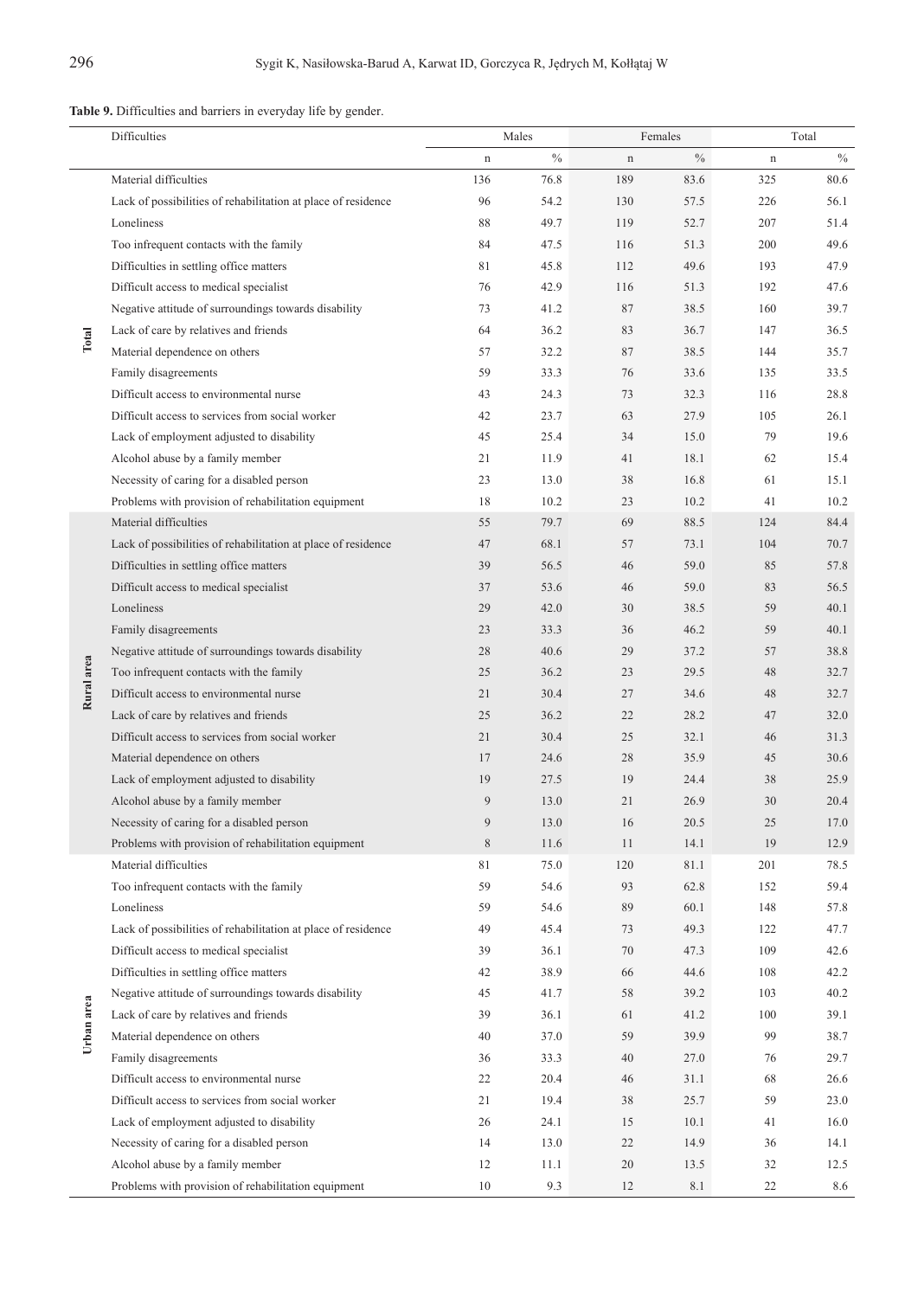The disabled are considerably worse educated that the able-bodied, although in recent years a gradual increase has been noted in the percentage of the disabled with secondary school or university education. In 2009, among the population of the disabled the percentage of those with secondary school education level was 32.1%, while those with university education level  $-5.9\%$  [3], compared to the total population 14.2% [10]. This is confirmed by the results of own studies, where the respondents with secondary school education constituted 28.3%, while those with university education – 12.7%. An excessive number of the disabled who had an elementary education level was observed  $-43.7\%$ , while in the Polish population this percentage is 18.7% [11].

In the population examined, the percentage of respondents disabled due to injuries was clearly higher – 17.3%, compared to the results of all-Polish studies carried out by the Institute of Agricultural Medicine – 10.3%, and the results of statutory university studies (1.2%, 12.8%) [5, 17]. Irrespective of the purpose of studies, in all of them the consequences of diseases were the most frequent cause of disability – from 78–88%, with a predominance of cardiovascular diseases and cancer [1].

In the population in the study a clear increase was observed with respect to the problem of injuries. Nogalski *et al.* pay attention to the fact that an increase is noted in the number of negative health characteristics which poorly differentiate the percentages of rural and urban populations, or are even similar. For example, the risk of injuries due to contact with animals is similar in rural and urban areas more important differences are associated with the types of animals, while previously, injuries of this type occurred primarily in rural areas [23]. The studies by Karwat *et al.* indicate that rural inhabitants constituted 34.0% of patients hospitalized due to head injuries, more frequently males and patients aged 65 and over [15, 16]. Specific causes of occurrence of eye injuries among rural inhabitants may be also mentioned as being associated with the occupation of a farmer [19].

As many as 90% of the disabled in the study experienced difficulties in everyday functioning due to limitations caused by disability. For the majority of respondents these were limitations associated with performance of household jobs and/or occupational activity (70.9%), as well as limitations associated with locomotor capabilities (68.1%). The most important problem in the functioning in the life environment of the disabled is unadjusted technical surroundings and unfriendly social environment. Unadjusted lodging and its yard, unadjusted buses, and architectural barriers are very often obstacles that cannot be overcome by the disabled with motor organ dysfunctions. These dysfunctions more often concern rural than urban inhabitants [6, 18, 26].

## **Conclusions**

1. The structure by age of the population examined differed from the structure of the population in the Lublin Region. The dominant numbers of respondents in the older age groups indicate, growing with age, unfavourable effect of changes in the state of health leading to disability.

2. The fact that the structure by gender of the population examined did not significantly differ from the reference population shows an equal level of risk of the occurrence of the phenomenon of disability among males and females.

3. Among the disabled in the study, a considerable percentage of never-married males and females was observed in the age group 30–59, and at the same time, a low percentage of those who were married. This suggests that in association with poor health status, decreased physical efficiency, and limited possibilities of occupational activity never-married males and females could experience greater problems with finding a life partner, whereas those who were married – problems with maintaining the family and fulfilment of the role of a spouse and parent.

4. The sub-population of the rural inhabitants had a more favourable structure by marital status, compared to the urban population. This was manifested by a higher percentage of those married and a lower percentages of the divorced.

5. In the population examined, a high percentage of respondents with elementary education level was observed, especially in the age group 65 and over. This confirms the regularity of higher intensity of disability risk among population groups with a lower education status, due to a limited level of knowledge concerning health and health-promoting life style, compared to those better educated, and low level of competence of the closest social surroundings as a potential source of support in the situation of illness. The lower education level is also accompanied by a poorer material standard of families.

6. In the population in the study, in all age categories, there dominated respondents who maintained themselves on non-earned sources of income. The sources of this situation may be sought for not only in disability, low education level of the respondents, but also in the low level of activities on behalf of occupational activation of the disabled in the environment of their residence.

7. A higher percentage of the biologically disabled was observed among rural than urban inhabitants. This may be associated with the low level of education of the rural population, compared to urban inhabitants, and the lower accessibility of specialist medical care in urban areas.

8. The structure by causes of disability among the rural inhabitants in the study did not significantly differ from than noted among the urban population. This evidences a high degree of homogeneity of both environments with respect to disability risk factors and the unification of the life style of inhabitants of these environments from the aspect of health behaviours. A higher percentage of injuries in the subpopulation of males, compared to females, is associated with greater inclination than among females for risky behaviours, and also with the performance by males of occupations and work activities with increased risk of accident or injury.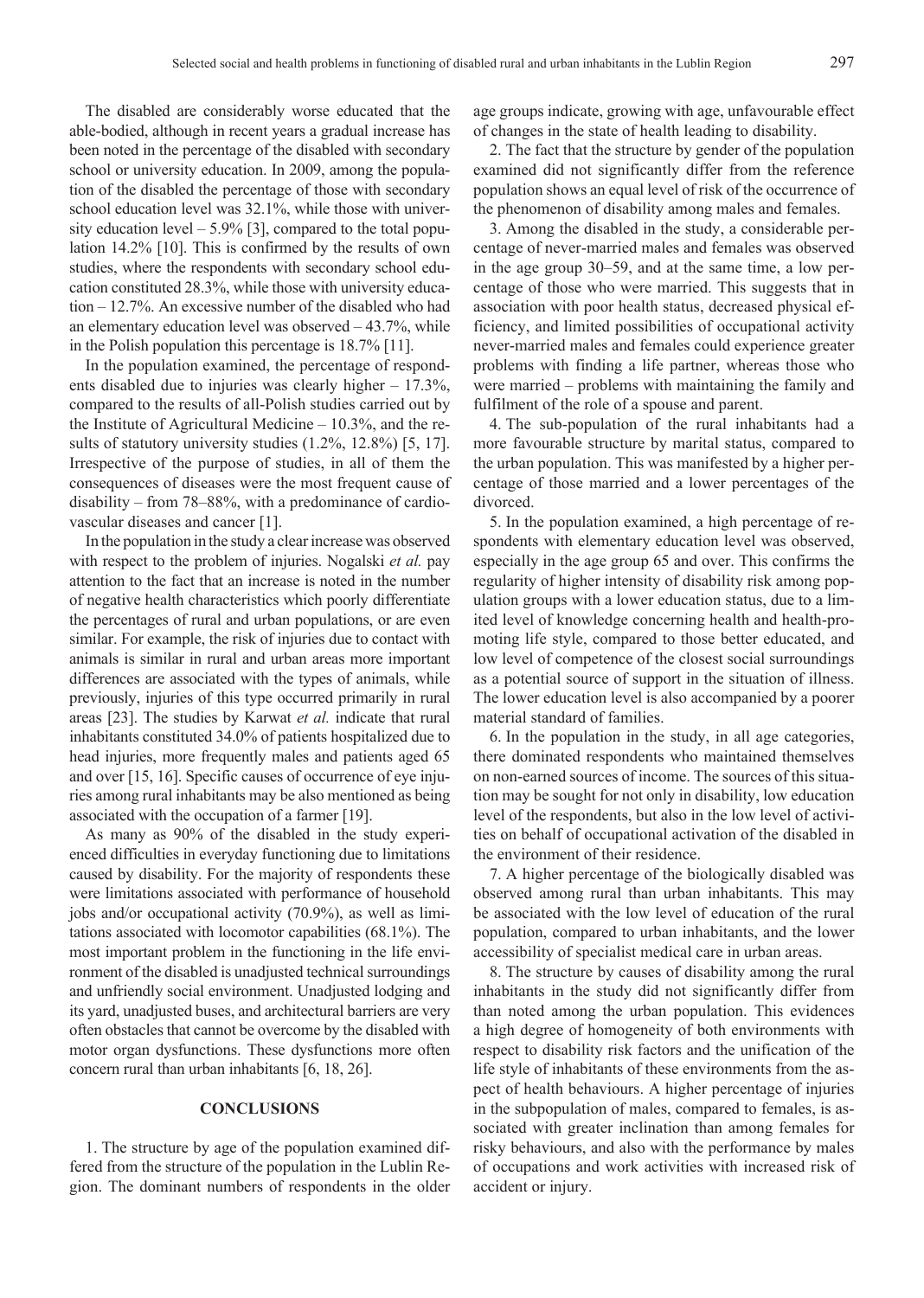**Table 10.** Difficulties and barriers in everyday life by age.

|            | Difficulties / Age                                            | < 50           |               | $50 - 64$   |      | 65 and over    |               | Total       |      |
|------------|---------------------------------------------------------------|----------------|---------------|-------------|------|----------------|---------------|-------------|------|
|            |                                                               | $\mathbf n$    | $\frac{0}{0}$ | $\mathbf n$ | $\%$ | $\mathbf n$    | $\frac{0}{0}$ | $\mathbf n$ | $\%$ |
| Total      | Material difficulties                                         | 60             | 81.1          | 109         | 80.7 | 156            | 80.4          | 325         | 80.6 |
|            | Lack of possibilities of rehabilitation at place of residence | 57             | 77.0          | 84          | 62.2 | 85             | 43.8          | 226         | 56.1 |
|            | Loneliness                                                    | 29             | 39.2          | 58          | 43.0 | 120            | 61.9          | 207         | 51.4 |
|            | Too infrequent contacts with the family                       | 32             | 43.2          | 58          | 43.0 | 110            | 56.7          | 200         | 49.6 |
|            | Difficulties in settling office matters                       | 43             | 58.1          | 74          | 54.8 | 76             | 39.2          | 193         | 47.9 |
|            | Difficult access to medical specialist                        | 42             | 56.8          | 70          | 51.9 | 80             | 41.2          | 192         | 47.6 |
|            | Negative attitude of surroundings towards disability          | 43             | 58.1          | 59          | 43.7 | 58             | 29.9          | 160         | 39.7 |
|            | Lack of care by relatives and friends                         | 26             | 35.1          | 47          | 34.8 | 74             | 38.1          | 147         | 36.5 |
|            | Material dependence on others                                 | 26             | 35.1          | 46          | 34.1 | 72             | 37.1          | 144         | 35.7 |
|            | Family disagreements                                          | 23             | 31.1          | 55          | 40.7 | 57             | 29.4          | 135         | 33.5 |
|            | Difficult access to environmental nurse                       | 27             | 36.5          | 49          | 36.3 | 40             | 20.6          | 116         | 28.8 |
|            | Difficult access to services from social worker               | 26             | 35.1          | 50          | 37.0 | 29             | 14.9          | 105         | 26.1 |
|            | Lack of employment adjusted to disability                     | 33             | 44.6          | 33          | 24.4 | 13             | 6.7           | 79          | 19.6 |
|            | Alcohol abuse by a family member                              | 11             | 14.9          | 16          | 11.9 | 35             | 18.0          | 62          | 15.4 |
|            | Necessity of caring for a disabled person                     | 18             | 24.3          | 28          | 20.7 | 15             | 7.7           | 61          | 15.1 |
|            | Problems with provision of rehabilitation equipment           | 14             | 18.9          | 14          | 10.4 | 13             | 6.7           | 41          | 10.2 |
| Rural area | Material difficulties                                         | 30             | 85.7          | 41          | 85.4 | 53             | 82.8          | 124         | 84.4 |
|            | Lack of possibilities of rehabilitation at place of residence | 30             | 85.7          | 36          | 75.0 | 38             | 59.4          | 104         | 70.7 |
|            | Difficulties in settling office matters                       | 22             | 62.9          | 29          | 60.4 | 34             | 53.1          | 85          | 57.8 |
|            | Difficult access to medical specialist                        | 21             | 60.0          | 28          | 58.3 | 34             | 53.1          | 83          | 56.5 |
|            | Loneliness                                                    | 10             | 28.6          | 19          | 39.6 | 30             | 46.9          | 59          | 40.1 |
|            | Family disagreements                                          | 14             | 40.0          | 23          | 47.9 | 22             | 34.4          | 59          | 40.1 |
|            | Negative attitude of surroundings towards disability          | 20             | 57.1          | 20          | 41.7 | 17             | 26.6          | 57          | 38.8 |
|            | Too infrequent contacts with the family                       | 13             | 37.1          | 16          | 33.3 | 19             | 29.7          | 48          | 32.7 |
|            | Difficult access to environmental nurse                       | 15             | 42.9          | 18          | 37.5 | 15             | 23.4          | 48          | 32.7 |
|            | Lack of care by relatives and friends                         | 12             | 34.3          | 19          | 39.6 | 16             | 25.0          | 47          | 32.0 |
|            | Difficult access to services from social worker               | 13             | 37.1          | 20          | 41.7 | 13             | 20.3          | 46          | 31.3 |
|            | Material dependence on others                                 | 11             | 31.4          | 14          | 29.2 | 20             | 31.3          | 45          | 30.6 |
|            | Lack of employment adjusted to disability                     | 18             | 51.4          | 11          | 22.9 | $\overline{9}$ | 14.1          | 38          | 25.9 |
|            | Alcohol abuse by a family member                              | 9              | 25.7          | 7           | 14.6 | 14             | 21.9          | 30          | 20.4 |
|            | Necessity of caring for a disabled person                     | $\overline{9}$ | 25.7          | 9           | 18.8 | $\tau$         | 10.9          | 25          | 17.0 |
|            | Problems with provision of rehabilitation equipment           | 10             | 28.6          | 6           | 12.5 | 3              | 4.7           | 19          | 12.9 |
| Urban area | Material difficulties                                         | 30             | 76.9          | 68          | 78.2 | 103            | 79.2          | 201         | 78.5 |
|            | Too infrequent contacts with the family                       | 19             | 48.7          | 42          | 48.3 | 91             | 70.0          | 152         | 59.4 |
|            | Loneliness                                                    | 19             | 48.7          | 39          | 44.8 | 90             | 69.2          | 148         | 57.8 |
|            | Lack of possibilities of rehabilitation at place of residence | 27             | 69.2          | 48          | 55.2 | 47             | 36.2          | 122         | 47.7 |
|            | Difficult access to medical specialist                        | 21             | 53.8          | 42          | 48.3 | 46             | 35.4          | 109         | 42.6 |
|            | Difficulties in settling office matters                       | 21             | 53.8          | 45          | 51.7 | 42             | 32.3          | 108         | 42.2 |
|            | Negative attitude of surroundings towards disability          | 23             | 59.0          | 39          | 44.8 | 41             | 31.5          | 103         | 40.2 |
|            | Lack of care by relatives and friends                         | 14             | 35.9          | 28          | 32.2 | 58             | 44.6          | 100         | 39.1 |
|            | Material dependence on others                                 | 15             | 38.5          | 32          | 36.8 | 52             | 40.0          | 99          | 38.7 |
|            | Family disagreements                                          | 9              | 23.1          | 32          | 36.8 | 35             | 26.9          | 76          | 29.7 |
|            | Difficult access to environmental nurse                       | 12             | 30.8          | 31          | 35.6 | 25             | 19.2          | 68          | 26.6 |
|            | Difficult access to services from social worker               | 13             | 33.3          | 30          | 34.5 | 16             | 12.3          | 59          | 23.0 |
|            | Lack of employment adjusted to disability                     | 15             | 38.5          | 22          | 25.3 | $\overline{4}$ | 3.1           | 41          | 16.0 |
|            | Necessity of caring for a disabled person                     | 9              | 23.1          | 19          | 21.8 | 8              | 6.2           | 36          | 14.1 |
|            | Alcohol abuse by a family member                              | $\overline{c}$ | 5.1           | 9           | 10.3 | 21             | 16.2          | 32          | 12.5 |
|            | Problems with provision of rehabilitation equipment           | $\overline{4}$ | 10.3          | 8           | 9.2  | 10             | 7.7           | 22          | 8.6  |